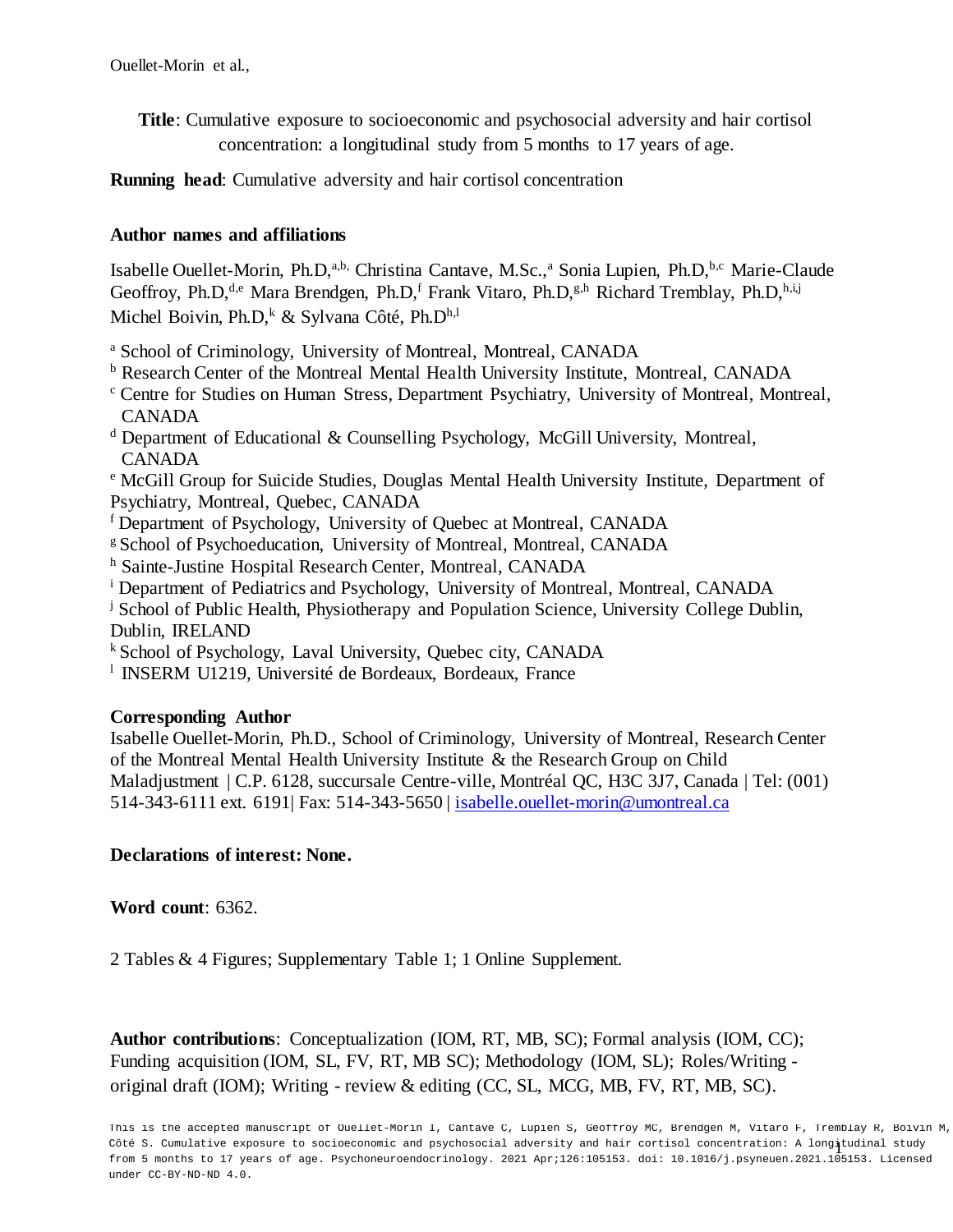#### **ABSTRACT**

**Background**: Exposure to early adversity has been associated with long-lasting risks for poor health and functioning. Prior research suggests that the hypothalamic-pituitary-adrenal (HPA) axis, and its main end-product glucocorticoid hormone cortisol, may be at play. This study tested whether an index of cumulative socioeconomic and psychosocial adversity assessed prospectively, from infancy to adolescence, was associated with hair cortisol concentration (HCC), and if this association differed by sex. **Methods**: The sample comprised 556 adolescents (42.0% males) who provided hair for cortisol measurement at 17 years of age. Adversity indicators (young and single motherhood, low socioeconomic status (SES), maternal alcohol use, hostile-reactive parenting, and depressive symptoms, as well as peer victimization and neighborhood dangerousness) were repeatedly reported by mothers or youths between the ages of 5 months and 15 years. **Results**: Chronic adversity was non-linearly associated with HCC; youth exposed to lower *and* higher levels of adversity had moderate-to-higher HCC compared to lower HCC noted in participants with moderate levels of adversity, for both males and females. None of the indicators taken separately, except the perception of neighborhood dangerousness, were significantly associated with HCC. **Conclusion**: Our findings support the hypothesis that HPA axis activity varies according to cumulative adversity, albeit non-linearly, which may bear consequences for later health and functioning.

**Keywords:** Early-life adversity; HPA-axis; Hair cortisol; Longitudinal study; Non-linear models. **Abbreviations**: HPA axis = hypothalamic-pituitary-adrenal; HCC = hair cortisol concentration; SES = socioeconomic status.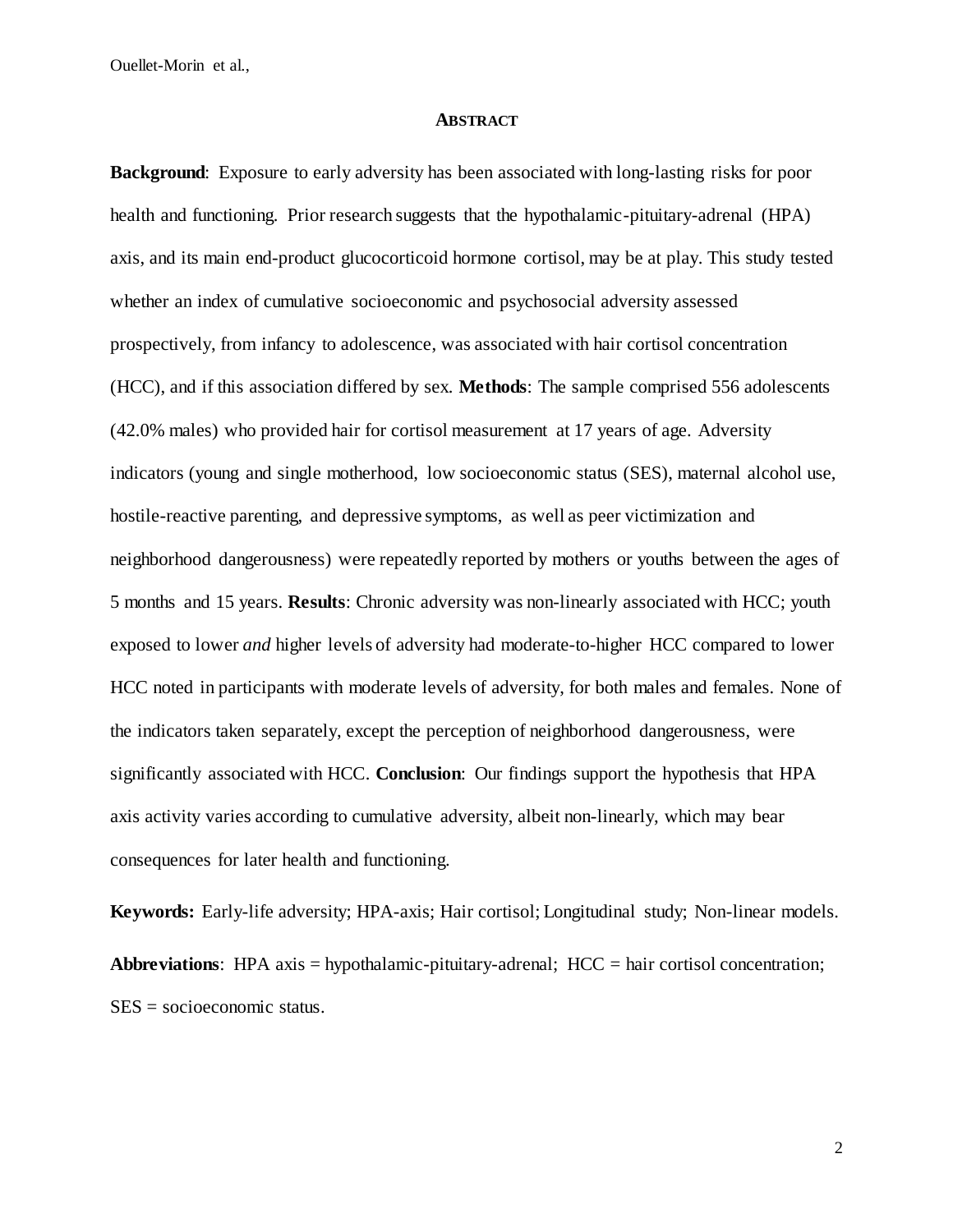### **1) INTRODUCTION**

Children growing up in environments characterized by socioeconomic (e.g., low family income and parents' educational attainment) and psychosocial adversity (e.g., maternal depression, coercive parenting practices) are more likely to experience health and behavioral problems (Hunt et al., 2017; Oh et al., 2018). While the causal chain of events underlying this vulnerability is yet to be specified, many physiological systems are thought to be implicated, including inflammation, cellular aging, epigenetic mechanisms, and brain functioning and connectivity (Danese and McEwen, 2012; McCrory et al., 2017). The hypothalamic-pituitary-adrenal (HPA) axis and end-product glucocorticoid stress hormone cortisol have also been proposed to represent a key pathway by which early adversity induces health and behavioral disparities, namely because of their role in mobilizing energy required to cope with stressors and maintain homeostasis (Koss and Gunnar, 2018). Specifically, it has been argued that disrupted salivary cortisol responses to stress (i.e. higher, prolonged, repeated or blunted responses) and diurnal salivary cortisol secretion (flattened circadian rhythm, higher or lower levels at specific times of the day) may signal the wear and tear of the HPA axis following adversity, which could jeopardize other physiological systems, health and behavior over time, a phenomenon known as allostatic load (McEwen et al., 2015).

The association between childhood adversity and HPA axis functioning has, to date, mainly been investigated through the lenses of salivary cortisol. While experiences of abuse and parental loss were not associated with disrupted patterns of salivary cortisol secretion in basal or stressful contexts in a meta-analysis (Fogelman and Canli, 2018), participants maltreated as children were shown in another meta-analysis to be more likely to have blunted awakening cortisol levels, especially among agency-referred study samples (Bernard et al., 2017). Child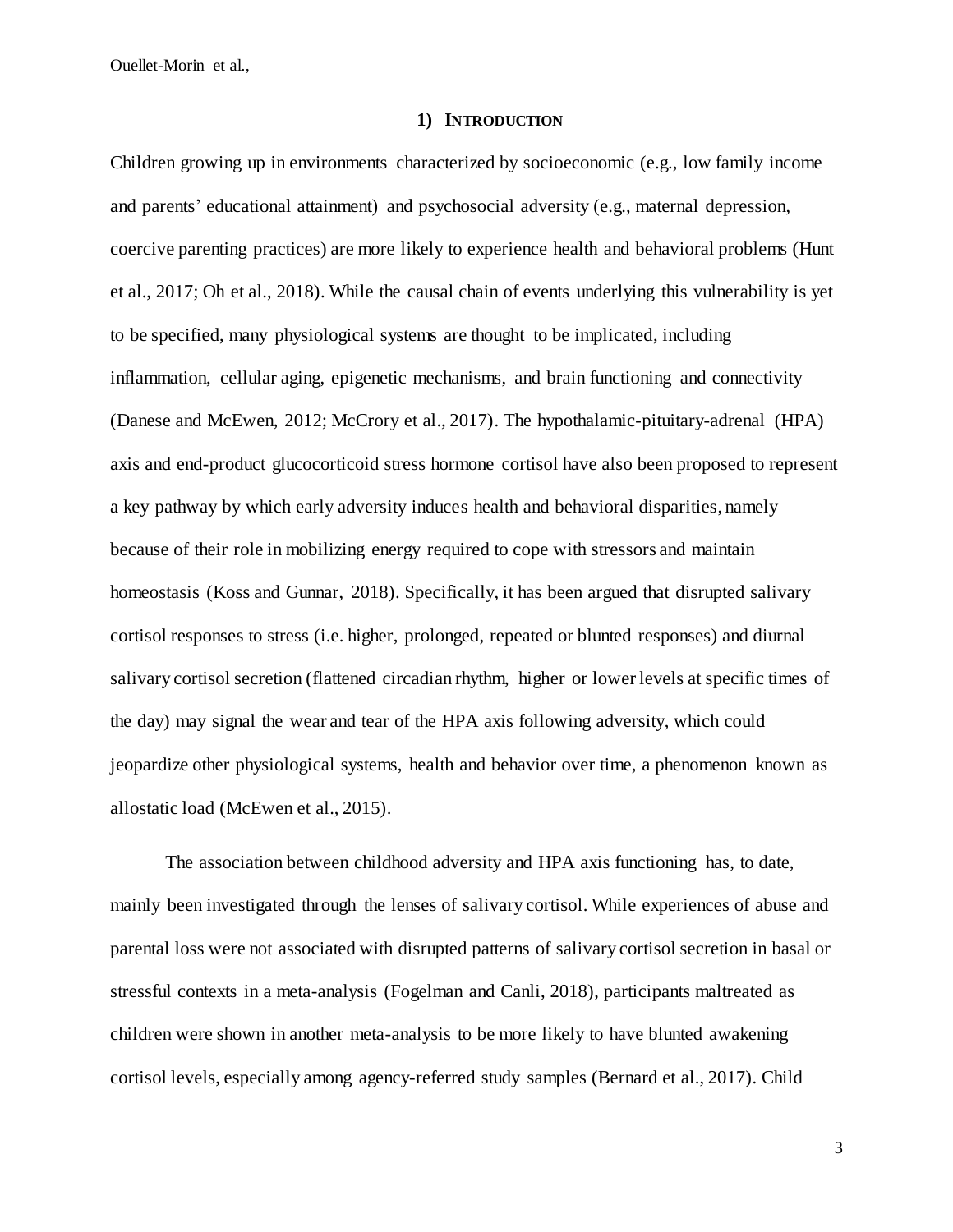maltreatment has also been associated with blunted cortisol responses to social stress in adulthood, albeit weakly so (Bunea et al., 2017). The evidence for a robust association thus still awaits, although blunted secretion across diverse indicators is not uncommon. The large heterogeneity noted between the studies included in these meta-analyses also raises the possibility that other factors may obscure this association, including the assessment of cortisol and adversity. For example, indicators of salivary cortisol are known to be sensitive to timevarying confounders (e.g., allergies, unexpected acute stressors, and time of saliva sampling) and poor adherence to saliva collection protocols. Differences across studies in the measurement of salivary cortisol may thus affect, to some degree, the accuracy of the cortisol indicators used, and thus the statistical power to detect significant associations with early adversity.

In contrast to salivary cortisol, which captures circulating cortisol secretion according to specific times and contexts, hair cortisol concentration (HCC) is a cumulative index of cortisol secretion that gradually incorporates into the growing hair over extended periods of time, typically 2-3 months (Russell et al., 2012; Stalder et al., 2017). Accordingly, HCC offers a complementary strategy to capture stable patterns of cortisol secreted across a variety of contexts, including in response to acute or repeated stress and throughout the day (Bryson et al., 2018). HCC is also less likely to be affected by time-varying confounders. Despite these potential advantages, however, recent meta-analyses and systematic reviews conducted exclusively on HCC also reported mixed findings with adversity (Gray et al., 2018; Khoury et al., 2019; Stalder et al., 2017), echoing in part what has been noted for salivary cortisol indicators.

It is noteworthy that the association between childhood adversity and HCC have mostly been examined using a cross-sectional research design (Gray et al., 2018). These studies have, for instances, reported higher HCC in young children growing up with less educated parents,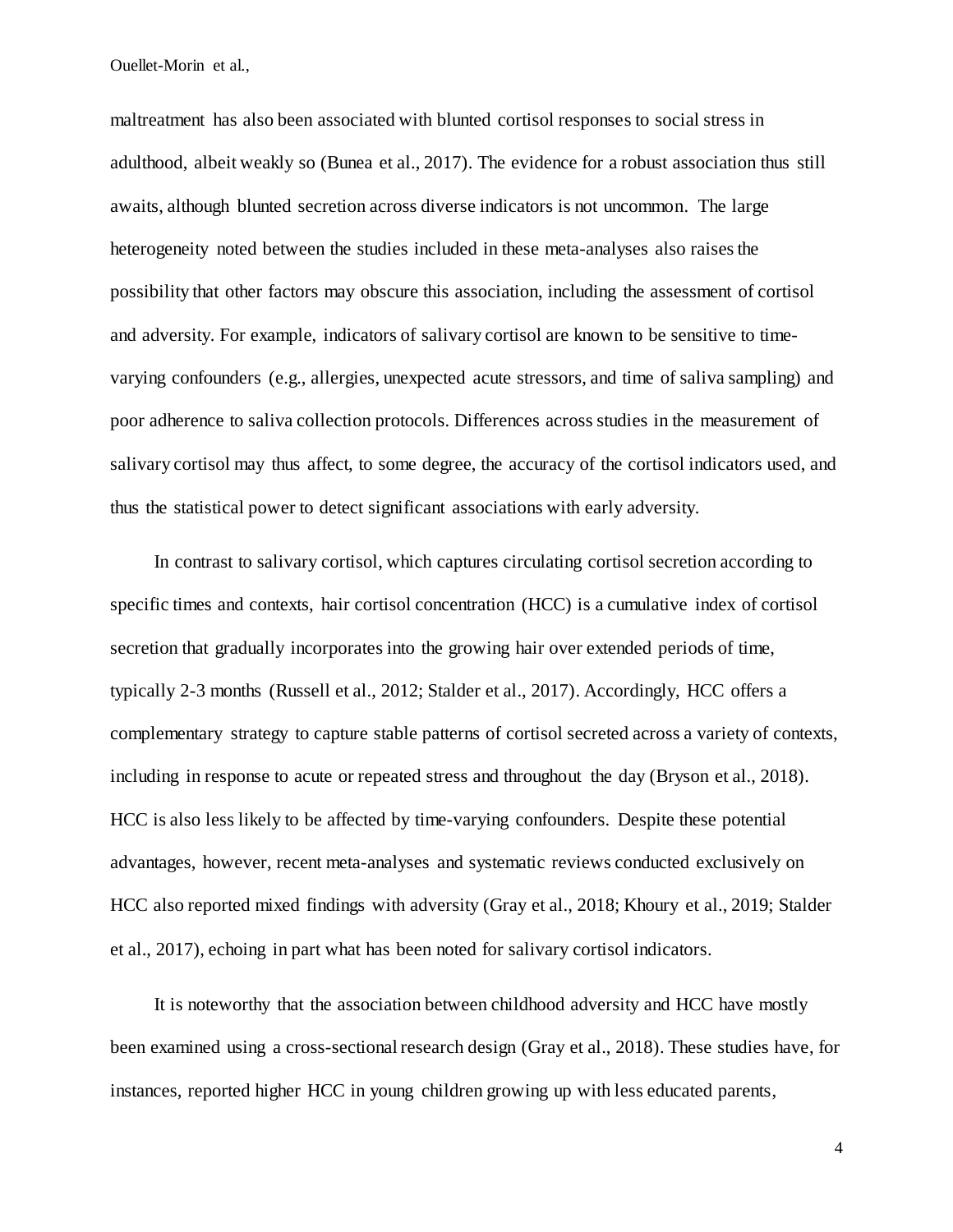whereas no differences could be detected for family income (Ursache et al., 2017; Tarullo et al., 2020, although see Bryson et al. 2018). Neighborhood disadvantage was also positively associated with HCC in participants of various ages (Tarullo et al., 2020; Ziliolo et al., 2017; Vliegenthart et al., 2016). Alternatively, no HCC differences could be detected between schoolaged children who grew up with a mother who experienced child maltreatment (Fuchs et al., 2018), or according to parental stress (Gerber et al., 2017), in comparison to controls. Lifetime exposure to trauma was nonetheless associated with higher HCC in children (Simmons et al., 2016). In their meta-analysis derived from 66 independent studies, Stalder and colleagues (2017) showed that individuals exposed to chronic stress (e.g., unemployment, natural disasters) had higher HCC. Notably, this association was greater in magnitude when the stressors were still present at the time of hair collection, whereas a non-significant trend for lower HCC levels was noted in conditions of past/absent stress (Stalder et al., 2017). An overall positive, but small association between HCC and adversity was also reported in the meta-analysis of 28 study samples aggregating a total of 3,397 participants (Khoury et al., 2019). Building on prior knowledge of hyper- *and* hypo-secretion of cortisol in the literature, Khoury and colleagues (2019) showed that studies who reported lower HCC included participants who were maltreated as children, while those reporting higher HCC comprised participants that had either been victims of child maltreatment or who had experienced trauma as adults.

The findings emerging from these systematic reviews and meta-analyses — and the independent studies comprised in them — raise the possibility that the timing of adversity and the time elapsed from its onset at the time of cortisol measurement could affect the adversity-cortisol association and, thus, partly explain the mixed findings. This falls in line with prior findings indicating that the strength of the association between chronic stressors and multiple indicators of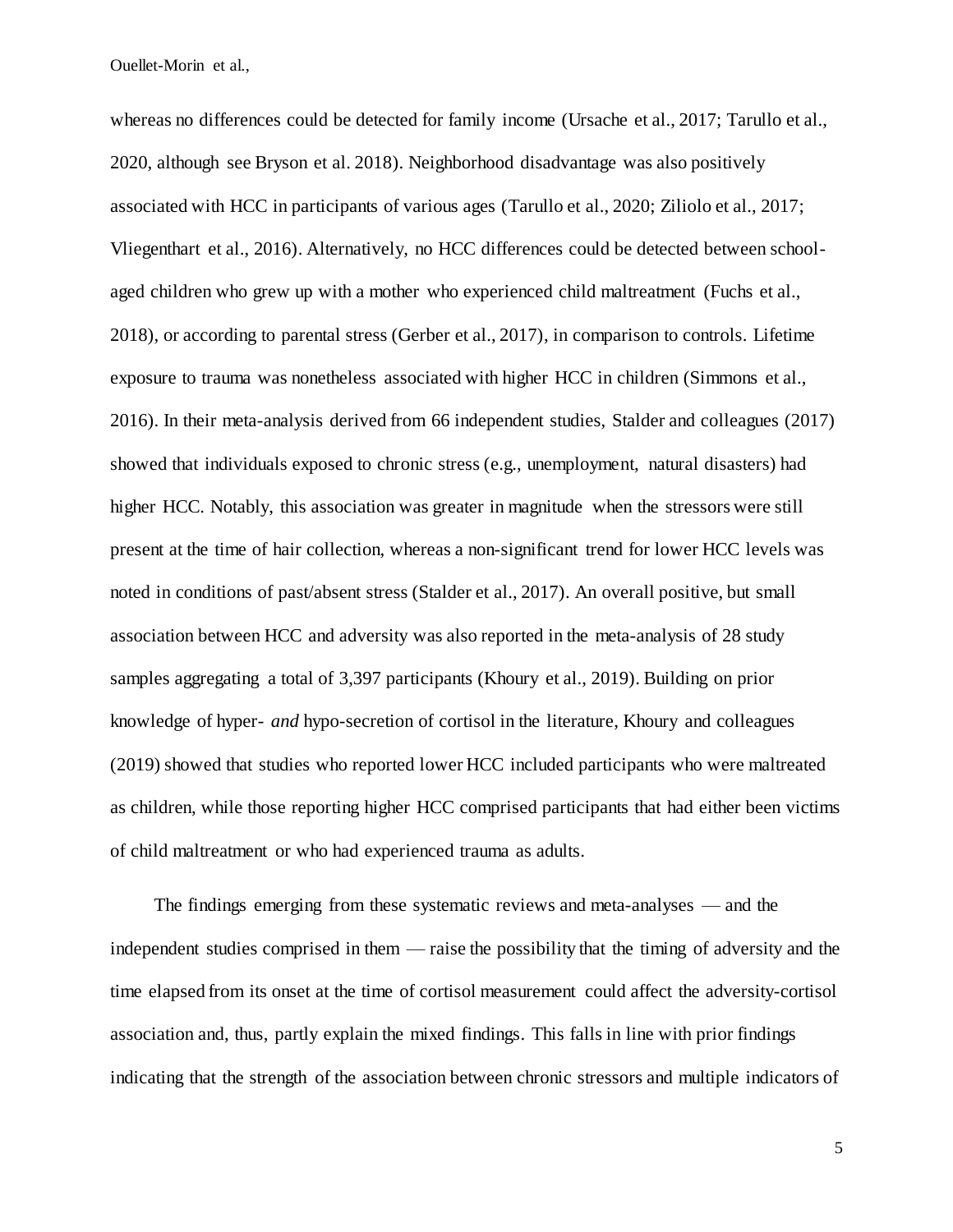cortisol secretion (i.e. morning cortisol, daily output, and the adrenocorticotropin hormone or ACTH) decreases as time passes by between the stressors onset and cortisol measurement (Miller et al., 2007). In other words, while recent (or acute) exposure to adversity may co-occur with heightened HPA axis activity, lower levels of HPA axis activity is anticipated as these experiences become more distant (Miller et al., 2007). It has also been argued that adversity may have differential impact on HPA axis activity depending on when it was first encountered (Lupien et al., 2009). That is, variability in the timing of exposure and time elapsed between the onset of adversity and hair collection between and within the studies may obscure the association between childhood adversity and HCC. Studies conducted in large age-homogenous cohorts for which these factors are held constant or systematically set to vary are needed to test more specifically these hypotheses and thus clarify the childhood adversity-HCC association.

Second, the association between adversity and HCC has been investigated across a variety of adversity indicators, from parental education, housing problems, and maltreatment to neighborhood insecurity, which may bring about inconsistency if these experiences or contexts differentially relate to HCC (Tarullo et al., 2020). Also, importantly, these distinct forms of adversity often congregate within the same families. For example, children growing up in families headed by less educated parents or those earning a lower family income are disproportionally exposed to harsh parenting practices (Shaw and Shelleby, 2014) and peer victimization (Arseneault, 2018). Beyond the investigation of the unique associations between HCC and each indicator, we must test whether the *accumulation* of adversity across multiple socioeconomic and psychosocial adversity indicators affects chronic cortisol secretion. Preliminary evidence suggests that cumulative stress indexes are positively associated with HCC (Karlén et al., 2011; Simmons et al., 2016, O'Brien et al., 2013), although Bryson et al. (2018)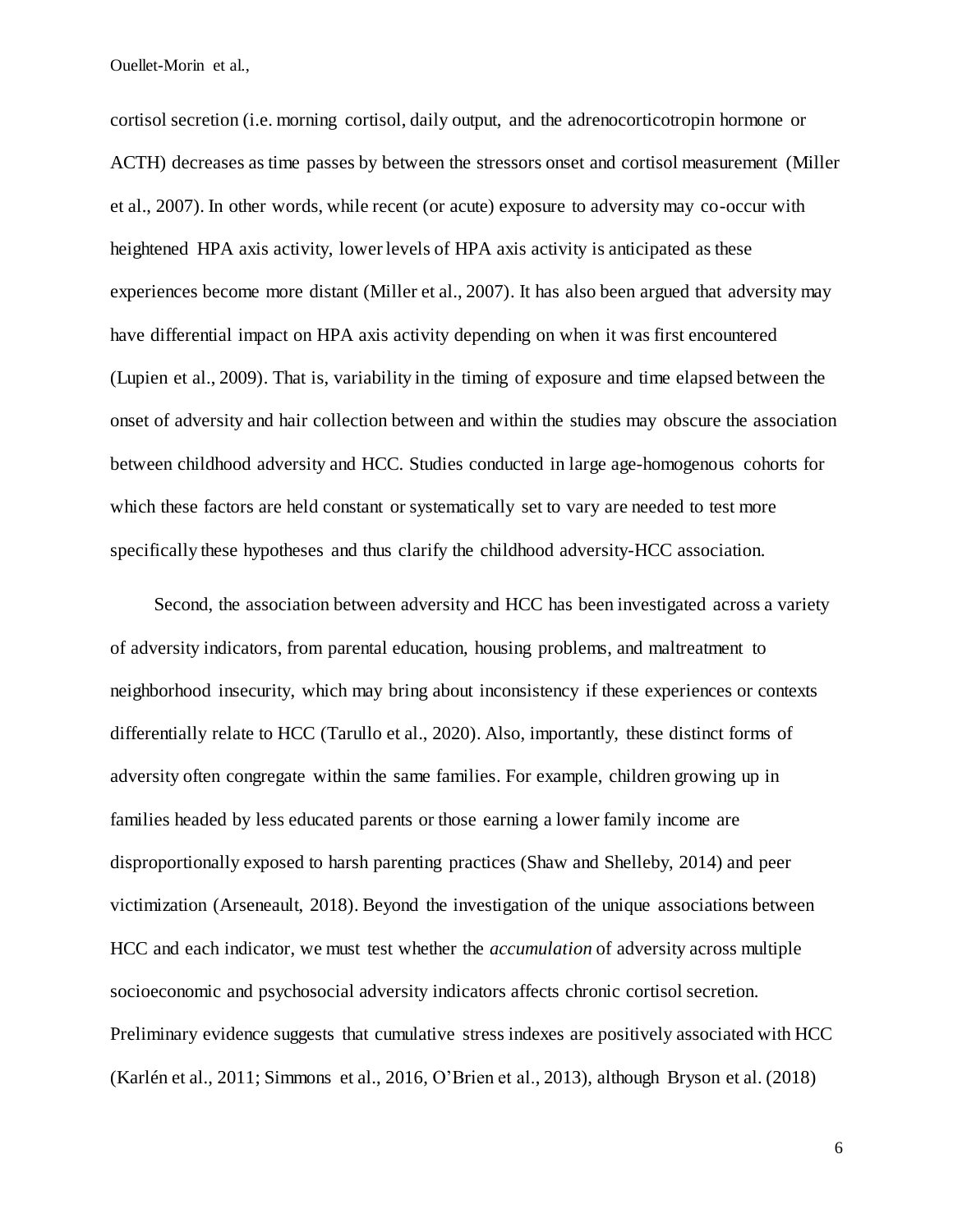did not detect a significant association between a cumulative index of 17 indicators of socioeconomic and psychosocial adversity and HCC among two-year-old toddlers (Bryson et al., 2018). To the best of our knowledge, no studies have yet tested whether the cumulative experience of multiple forms of socioeconomic and psychosocial adversity, from infancy to adolescence, is associated with HCC.

Third, accumulating evidence suggests that the association between childhood adversity and HPA axis activity may not always follow a linear function. That is, individuals who grew up in increasingly severe adverse environments may not necessarily show incrementally higher HPA axis activity, such as it is expected in a dose-response association. Attention in capturing severity in adversity is thus warranted. Indeed, while exposure to moderate stressors has been linked to lower HPA axis activity, more severe experiences of childhood adversity have been associated with heightened secretion (Gunnar, 2020; Boyce and Ellis, 2005). For example, 10-12-year-old children adopted internationally early in life from foster care systems had lower salivary cortisol responses to psychosocial stress than children who were adopted later on, suggesting a blunted HPA axis responsiveness at moderate levels of adversity (Gunnar et al. 2009). Notably, however, children who remained in institutions for a longer period did not differ from children reared with their biological parents, thus pointing to a U-shaped non-linear association between severity of adversity and salivary cortisol response to stress. Our team also reported a shift from moderate to lower to *higher* salivary cortisol responses to a psychosocial stress test in young adults who reported increasingly severe child maltreatment, indicating a J-shaped non-linear association (Ouellet-Morin et al., 2018).

Growing evidence also suggests that non-linear associations are also detected between childhood adversity and HCC. We have previously shown that persistent peer victimization was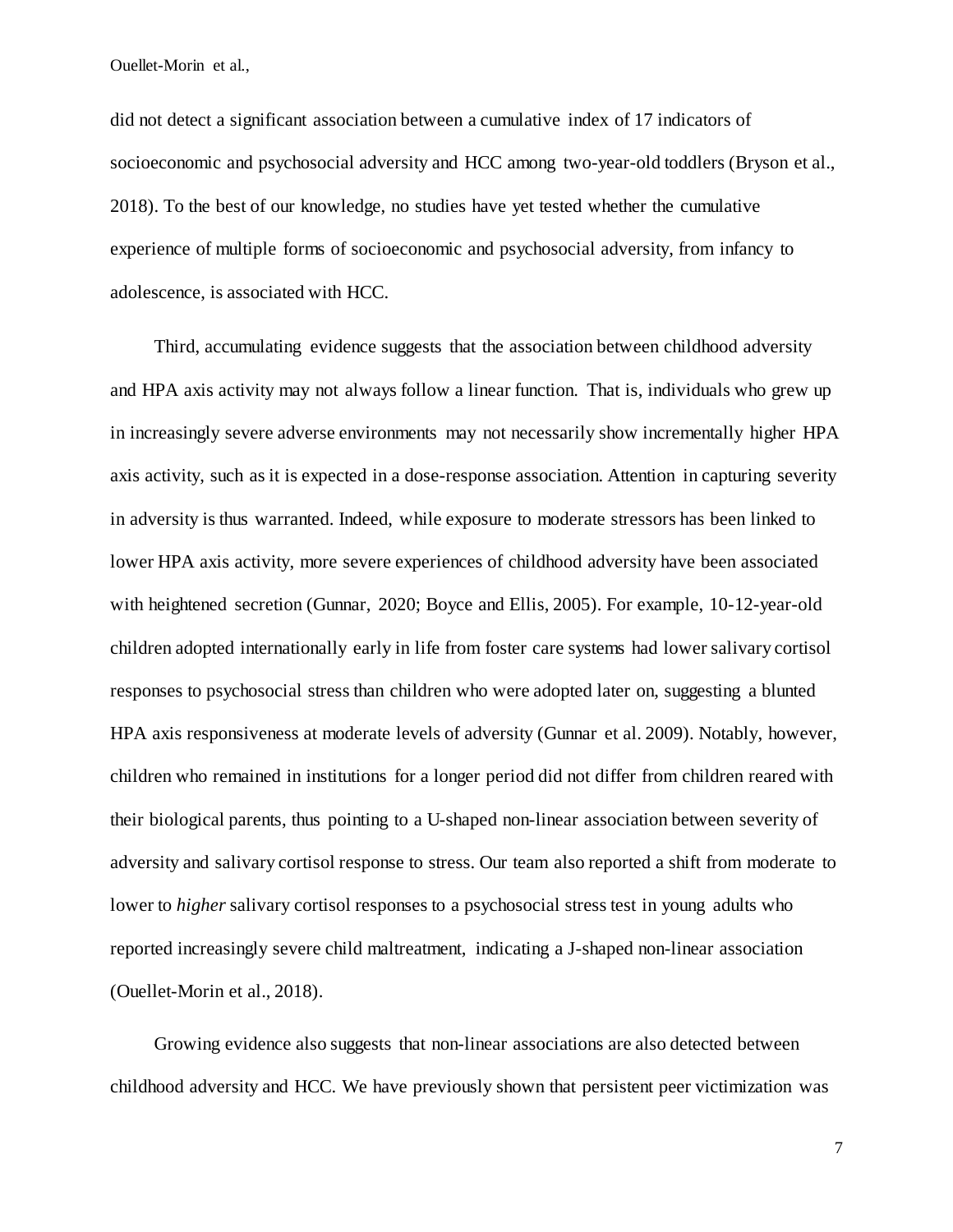non-linearly associated with HCC among 17-year-old boys. While lower HCC was noted for participants who experienced moderate levels of peer victimization, moderate-to-higher HCC were noted for both youths who had been more victimized and those who had not been victimized by their peers (Ouellet‐Morin et al., 2020). Non-linear associations were also reported in adults between HCC and SES, as derived from income and levels of education, pointing to inverted and non-inverted U-shaped functions according to the minority group of the participants (O'Brien, Tronick & Moore, 2012). Interestingly, the Adaptive calibration model (Del Giudice et al., 2011) proposes four prototypical patterns of responsiveness according to increasing levels of adversity/trauma, which captures and expands on these findings. While moderate-to-high responsiveness is anticipated in lower stress or safe environments, a buffered pattern of responsiveness is expected in the context of moderate stress. Notably, a point of inflection toward an enhanced pattern of responsiveness is proposed for individuals confronted with dangerous and unpredictable environments, once more suggesting a U-shaped function. However, females exposed to even more severe and traumatic stress are expected to show even higher responsiveness to stress (i.e. J-shaped function), whereas males are expected to revert to unresponsive patterns of response under the same conditions (Del Giudice et al., 2011). Altogether, theorization and preliminary findings suggest that non-linear functions (i.e., Ushaped, inverted U-shaped, J-shaped) may help to capture the variation in HCC across increasingly severe adverse context. Although most evidence points to a U-shaped association between adversity and HCC, the possibility that an inverted U-shaped or J-shaped functions may also be detected cannot yet be discarded.

Finally, several studies suggested that males display higher HCC than females (Gray et al., 2018; Rippe et al., 2016), although not consistently (Prado-Gascó et al., 2019). For instance,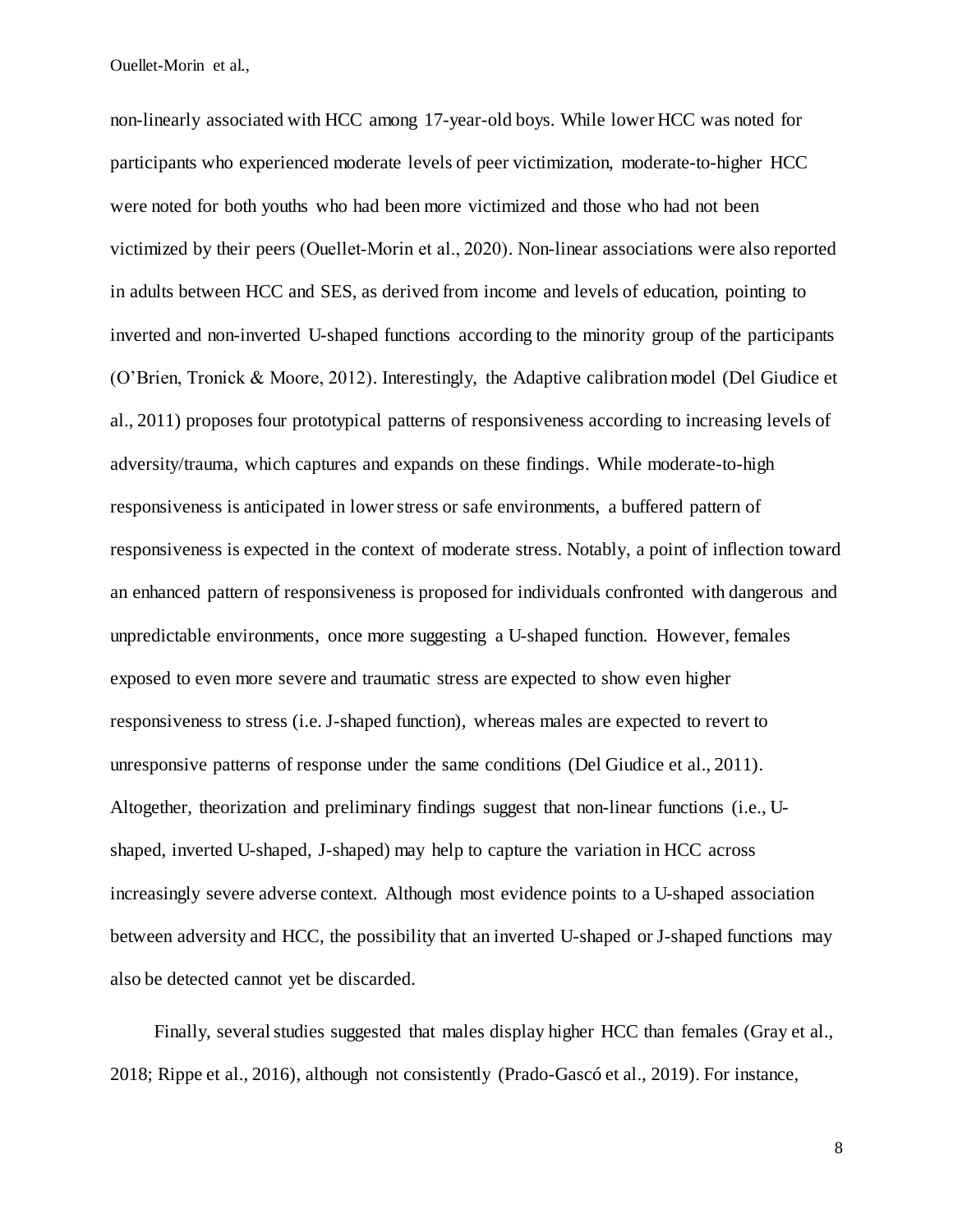higher HCC was associated with person-related adverse life events (e.g., loss of a relationship) for males (12-18 years), but not female adolescents (van Dammen et al., 2020). Higher daily salivary cortisol levels were also reported for boys exposed to more pervasive maltreatment in comparison to girls (Doom et al., 2013), although it is uncertain whether these differences would be detected in hair. Several lines of evidence support a sex-moderation hypothesis, including sex or gender differences in sensitivity to stress, coping mechanisms, timing of puberty or hormonal changes occurring during puberty (Del Giudice et al., 2011; Negriff et al., 2015; Shirtcliff et al., 2012). It is also hypothesized that males and females differentially respond to stress, starting in adolescence, with males being more sensitive to stressors of a competitive nature and females to social exclusion (Stroud et al. 2009). Sexual dimorphic associations may, however, not be present across the distribution of adversity, but uniquely arise in severely adverse and traumatic contexts, as argued in the Adaptive calibration model (Del Giudice et al., 2011). For the most part, however, HCC studies have not tested (or reported) sex-moderation analyses and sex was not detected as a significant moderator in Khoury and colleagues' (2019) recent meta-analysis. Systematic tests of this hypothesis are thus needed.

The present study aimed to test whether a cumulative index of persistent socioeconomic (e.g., low family income, young and single motherhood) and psychosocial (e.g., maternal depression, hostile-reactive parenting, peer victimization) adversity, measured between 5 months and 15 years of age, was associated with HCC measured two years later, at 17 years of age. To do so, we estimated group-based trajectories to capture distinct-but-homogenous levels of persistent adversity for each indicator and derived a cumulative score of adversity. We expected that the association between cumulative adversity and HCC would be best described non-linearly, as previously suggested in the Adaptive Calibration Model (Del Giudice et al., 2011) and reported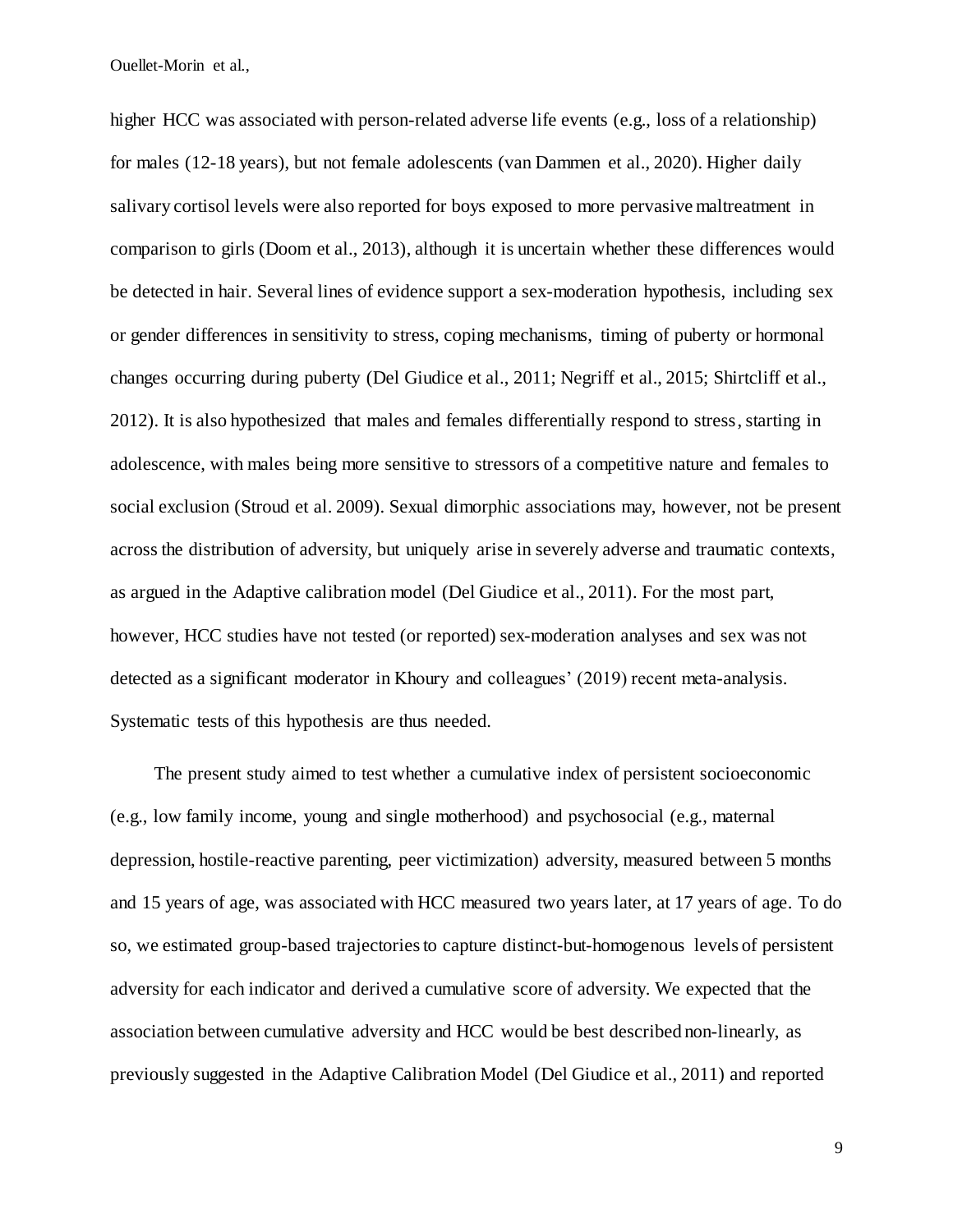in this cohort in regards to peer victimization (Ouellet‐Morin et al., 2020). Finally, we explored whether these patterns of findings differed for boys and girls, but did not articulate specific hypotheses as for whom, males or females, stronger associations with HCC are expected to arise considering previous mixed findings.

### **2) METHODS**

Participants were members of the Quebec Longitudinal Study of Child Development (QLSCD), a population-based cohort of 2,120 children born in 1997-98 in all administrative regions of the Province of Quebec (Canada), except the First Nations' Territories, and followed up by the Institut de la Statistique du Québec (ISQ) and a team of researchers. Children were included in the original sample if the mother's pregnancy had lasted 24 to 42 weeks (i.e. 99.9% of all registered birth) and the mother could speak French or English. Extremely preterm (<24 weeks of gestation) and post-term (>42 weeks of gestation) babies were excluded. At the time of the study's inception, the Quebec population was 7 million, of which nearly 20% was rural. French was the first language for nearly 80% of the population. The QLSCD cohort was representative of the population in this respect. When the child was 5 months of age, most were living with their two biological parents (95.7%), who were on average in their late twenties or early thirties [mothers: mean (standard deviation or SD)=29.8 (5.1) years; fathers: 32.5 (5.5)], in majority Caucasian White (96% and 97%, mothers and fathers respectively) who had completed a high school diploma (85% and 79%, mothers and fathers respectively) and for whom the family income was, for the majority, deemed sufficient (83.2%) according to the size of the family and the region of residence (Statistics Canada, 1998). At age 17, a sample of 1,150 youths, who still participated in the study lived in the province of Quebec and could be contacted, were invited to collect hair for cortisol measurement. A total of 556 participants (42.0%; 231 males) provided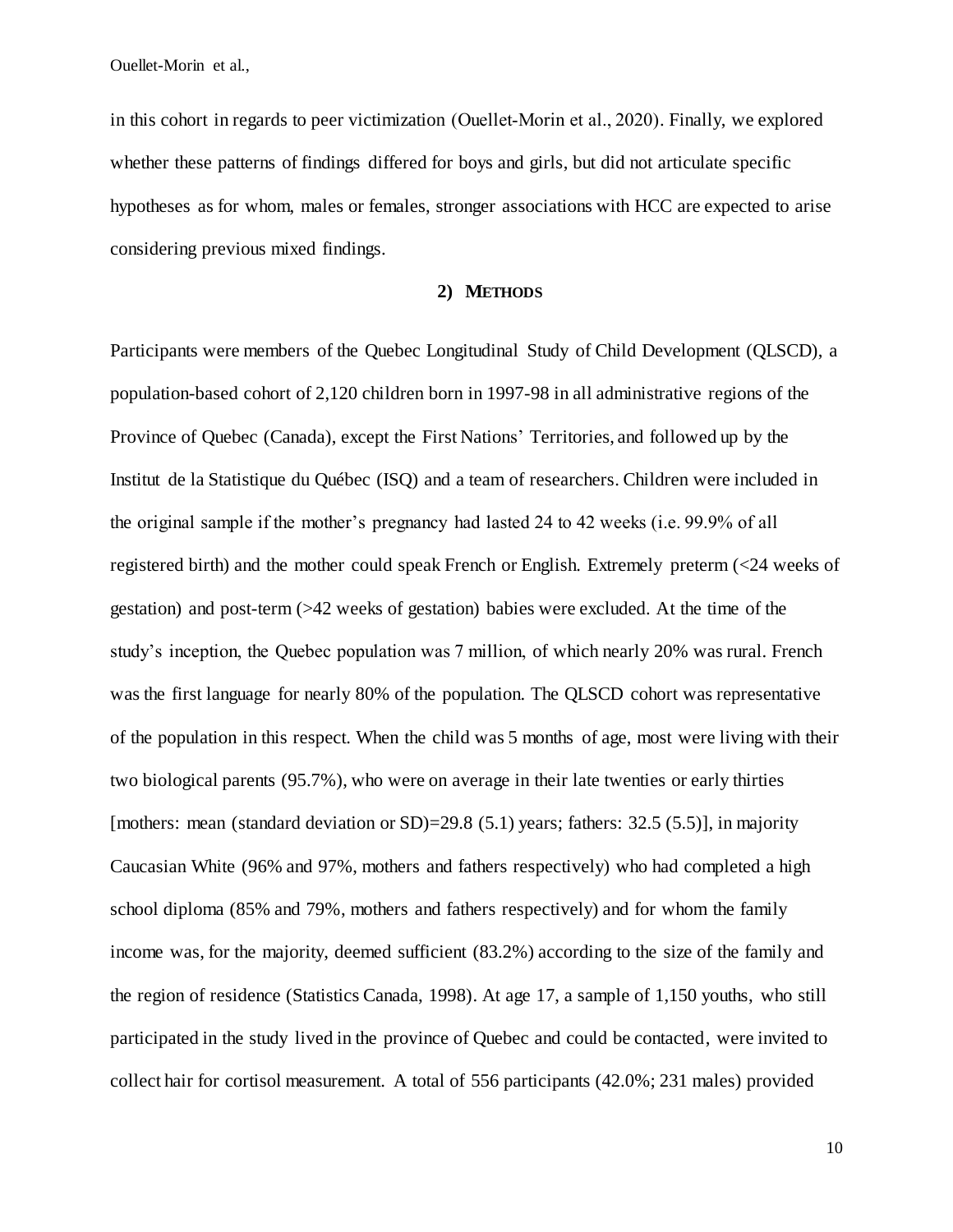enough hair for analysis. Compared to the initial cohort (*n*=2,120), fewer non-Caucasian  $(\gamma^2 = 6.35, p < 0.01)$  males  $(\gamma^2 = 17.56, p < 0.001)$  from lower SES families  $(r_{\text{nb}} = 0.09, p < 0.001)$ participated. To account for this selective attrition, we used inverse probability weights in the analyses. The QLSCD protocol was approved by the ISQ and the University of Montreal ethics committees. Informed consent was obtained at each data collection.

Prior to the present hair collection, our team conducted a pilot study (Ouellet-Morin et al., 2016) to validate a home-based adaptation to the widely used lab-based collection protocol for which the hair sample is collected by a trained research assistant (Kirschbaum et al., 2009). In this pilot study, we invited 34 youth matched on age, sex, and SES to the present populationbased cohort to ask a family member or a friend to collect hair at home and send it back to our laboratory by mail. One week later, they also came to our laboratory where a research assistant collected a second hair sample (Ouellet-Morin et al., 2016). A strong correlation was noted between the two samples  $(r=0.91, p<0.001)$  and no mean difference in cortisol levels could be detected between the two samples (*t*=0.06, *p*=0.95). Accordingly, we used this adapted protocol and invited the participants to collect a sample of their hair at home. We sent by regular mail the required materials (curved scissors, hair clamps, collection cardboard, etc.) and the paper instructions, which detailed how to collect a 1 cm wide (and at least 3 cm long) sample of their hair from the posterior vertex area of the scalp at home, as indicated in photos included in the instructions. Once the collection was completed, the participants sent the material and the hair sample (stored in a Ziploc bag) back to our lab using a prepaid and pre-addressed envelope. Importantly, most participants (n=489 or 89.1%) asked a parent to perform the hair collection. The weight of 4 hair samples (.7%) was insufficient for conducting the laboratory analysis according to the original protocol (Kirschbaum et al., 2009), thus leading to our final study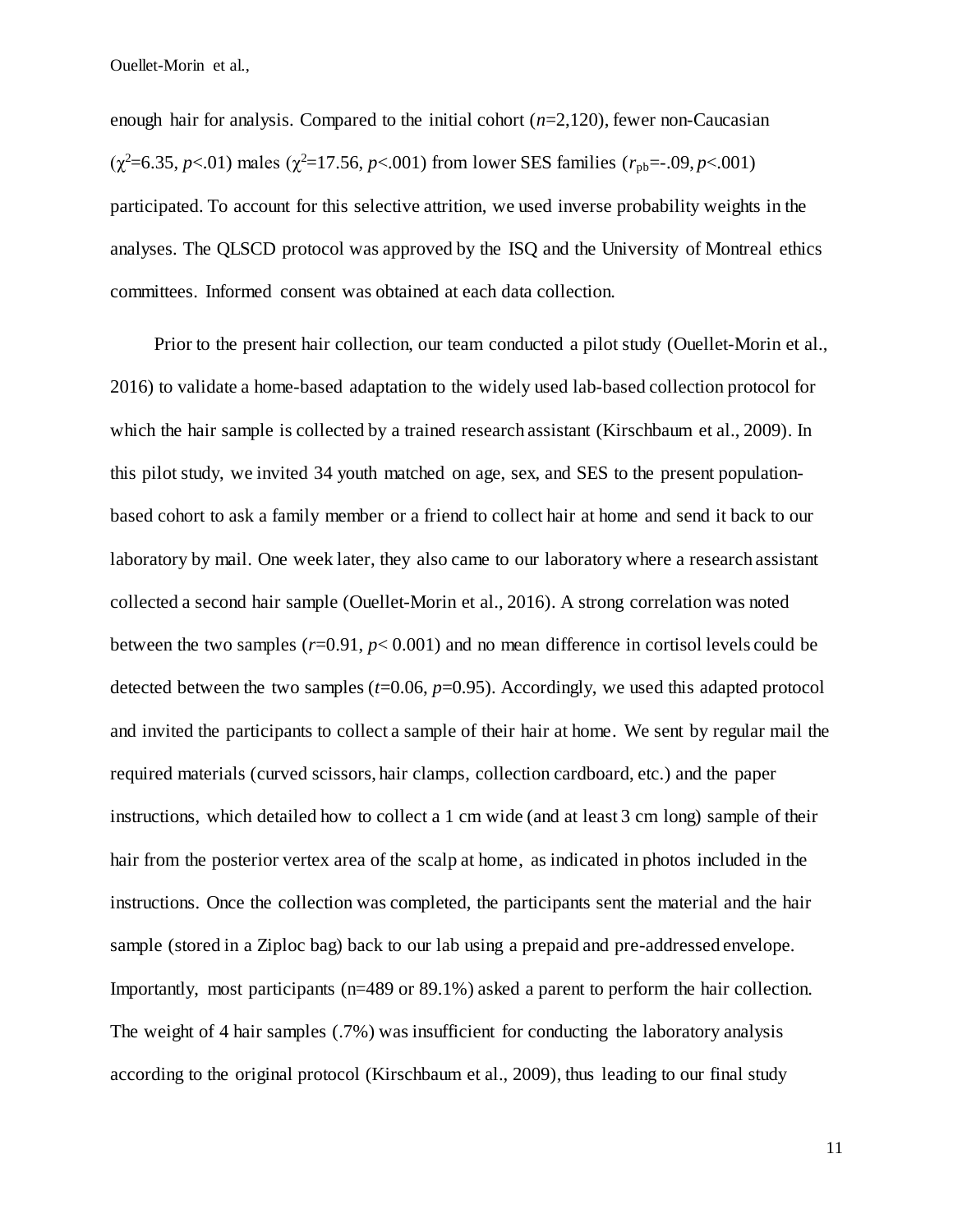sample of 556. Wash and steroid extraction procedures were conducted at the Centre for Studies on Human Stress, Canada (Ouellet‐Morin et al., 2020). The first 3 cm long segment of the samples were assayed in duplicate using a luminescence immunoassay (detection range: .005-4 µg/dl; intra-assay coefficient of variation=7.24%; inter-assay coefficient of variation=10.13). The participants had a mean cortisol level of 16.19 pg/mg (*SD*=14.84; 3*SD*-winsorized) and the scores were log10-transformed. A wide range of information about the natural state of the hair (e.g., color, curvature), usual care (e.g., frequency of washing, treatments), and health (e.g., medications, physical activity, sleeping habits, body mass index (BMI), tobacco, drug and alcohol consumption, allergies, head injuries, and a wide range of health problems, from cardiovascular to inflammatory diseases) hypothesized to covary with HCC or HPA axis activity (Russell et al., 2012; Stalder et al., 2017) were reported by the participants using a questionnaire. Only the following factors uniquely predicted HCC: smoking, month of collection, hair washing 24 hours before sampling, natural hair color and BMI. Standardized residuals of HCC were used to account for these confounders.

A total of eight indicators of adversity were considered because of their prior association to poor health (Oh et al., 2018). When the participating children were 5 months old, the information about *Young motherhood* was coded as present if the mother gave birth to her first child before 21 years of age, the same threshold used to ensure the recruitment of more families at risk (Moffitt and E-Risk Study Team, 2002). *Single-headed family* was present if reported by the mothers at least once in the preschool years, that is, at any time when the children were 5 months, 1½, 2½, 3½, 4½, or 5 years. *SES* included information about family annual income, mothers' and fathers' education and occupational prestige collected on up to 11 occasions between 5 months and 15 years (peak missingness at 13 years: 9.1% of this sample). *Maternal alcohol use* was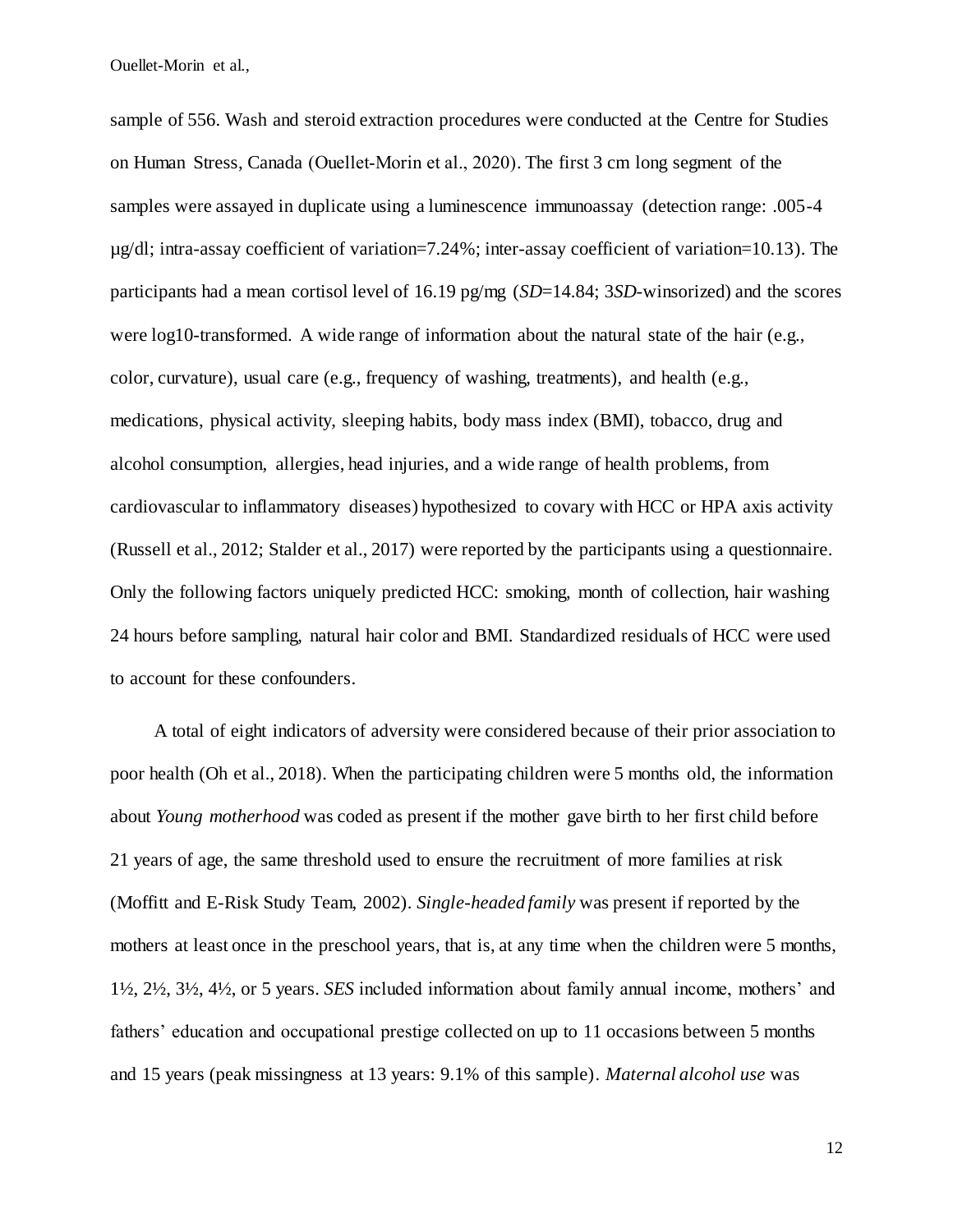reported by the mothers on six occasions between 5 months and 15 years according to an 8-point Likert scale varying from "never" to "every day" (peak missingness at 10 years: 12.9% of this sample). The original distribution of the variable, derived by summing up the scores on all items, were redistributed according to a new scale (i.e. rescaled) varying between 0 and 20. *Hostilereactive parenting* referred to power-assertive behaviors reported by the mothers on 10 occasions between 2.5 and 15 years (4-8 items, the number of items depended on the age of the child when these parenting behaviors were assessed to reflect age normative changes in the children's behavior occurring from toddlerhood to adolescence, e.g. *How often did you hit your child when he/she was difficult?*; rescaled between 0-10; Cronbach's alphas  $(\alpha_s) = .63-.75$ ; peak missingness at 10 years: 13.7% of this sample). *Maternal depressive symptoms* in the past week were assessed 7 times between 5 months and 13 years using a shortened version of the Center for Epidemiologic Studies Depression Scale completed by mothers (Radloff, 1977). The scale included 6 to 13 questions scored from "never" to "often" (rescaled between 0-10;  $\alpha_{s=}$ . 79-.83; peak missingness at 10 years: 22.6% of this sample). *Peer victimization* was reported by the youth themselves on seven occasions between ages 6 and 15 using seven items from the Self-Report Victimization Scale (Ladd and Kochenderfer-Ladd, 2002), measuring perceived occurrence of physical, verbal, relational and cybervictimization and answered according to a 3 point Likert scale from "never" to "often or very often" (rescaled between 0-10;  $\alpha_s$ =.70-.80; peak missingness at 6 years: 18.3% of this sample). *Neighborhood Dangerousness* was reported by mothers on eight occasions between 5 months and 15 years, in regard to where the family lived, using five items drawn from the Simcha-Fagan Neighbourhood Questionnaire, to capture a perceived lack of security and social cohesion (e.g., "*Around here, when there is a problem, neighbors get together to find a solution*";  $\alpha_s = .86-.91$ ; peak missingness at 10 years: 14.2% of this sample). Figure 1 presents an overview of the timeline of the main study variables.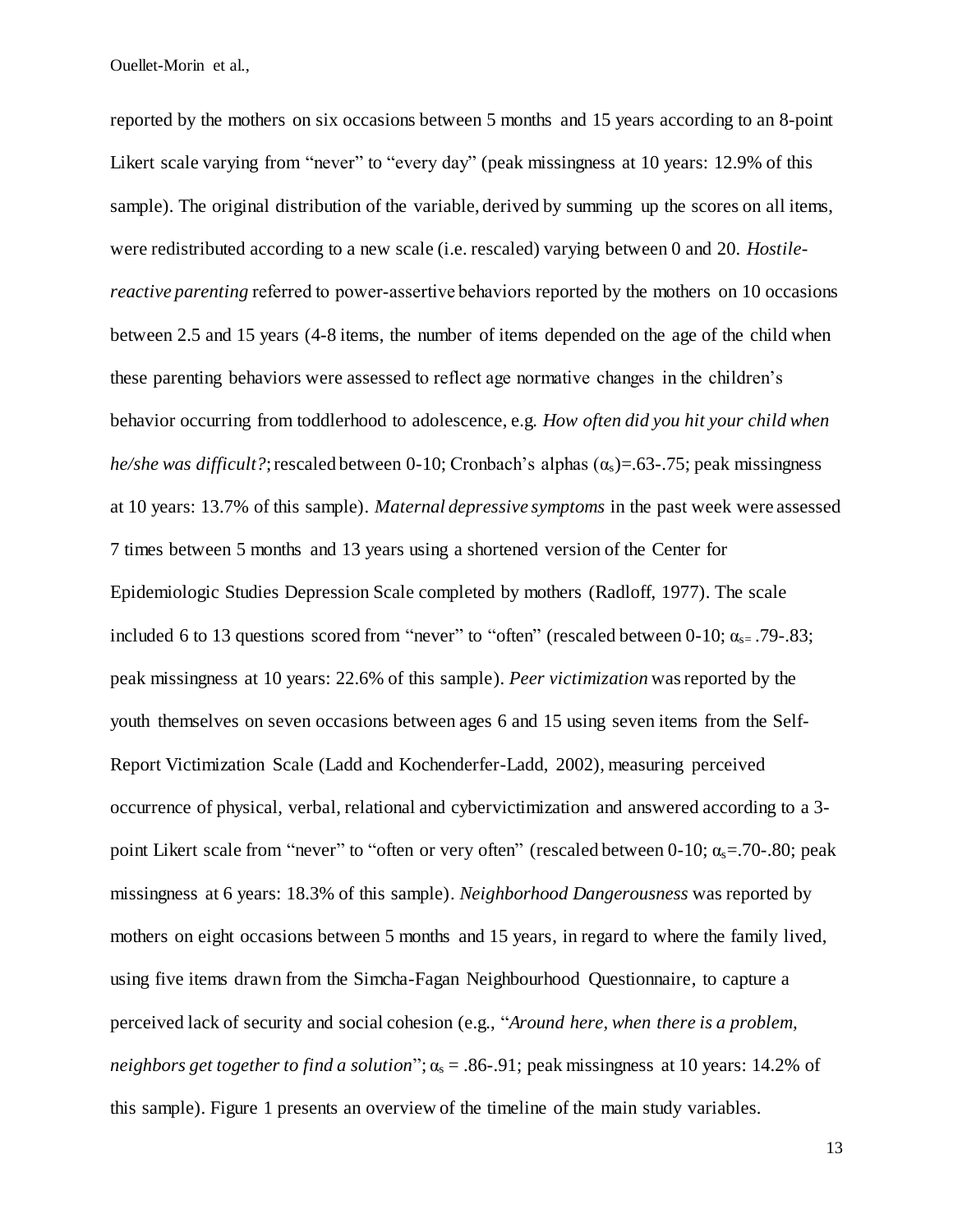*Socioemotional and behavioral problems*, such as depression/anxiety, hyperactive, aggression and oppositional behaviors, known to co-occur with socioeconomic and psychosocial adversity (Hunt et al., 2017) and with higher and lower HPA axis activity (Koss and Gunnar, 2018), were rated by the participating children's teachers on 6 occasions, when they were between 6 and 13 years of age (see Online Supplement 1).

#### **2.1) Statistical Analyses**

*Preliminary analyses.* Considering that each adversity indicator had been measured on several occasions between 5 months and 15 years, we estimated growth mixture models using all the available information. This analytic strategy allowed to capture homogenous patterns of persistent exposure to each adversity indicator. The best-fitting models were selected according to the Bayesian Information Criterion (BIC), LoMendell-Rubin likelihood ratio test (LMR-LRT), entropy estimates, and class membership. These groupings were later summed up to derive the cumulative index of adversity. In the case that the best-fitting model for an indicator included two groups, a score of 0 was assigned for participants belonging to the lowest adversity group, whereas those belonging to the highest adversity group received a score of 2 for that indicator. When a 3-group model was selected, the lowest adversity group had a score of 0, whereas those exposed to the moderate and highest levels had a score of 1 and 2, respectively. Because they relied on a single measure (mother's age at first birth) or the presence of at least one occurrence of single parenthood, the participants of young mothers or of single-headed families were assigned a score of 2, respectively, whereas the remaining participants received a score of 0.

*Main analyses.* We first tested whether the developmental trajectories of depression/anxiety, social withdraw, inattentive, hyperactive, aggression and oppositional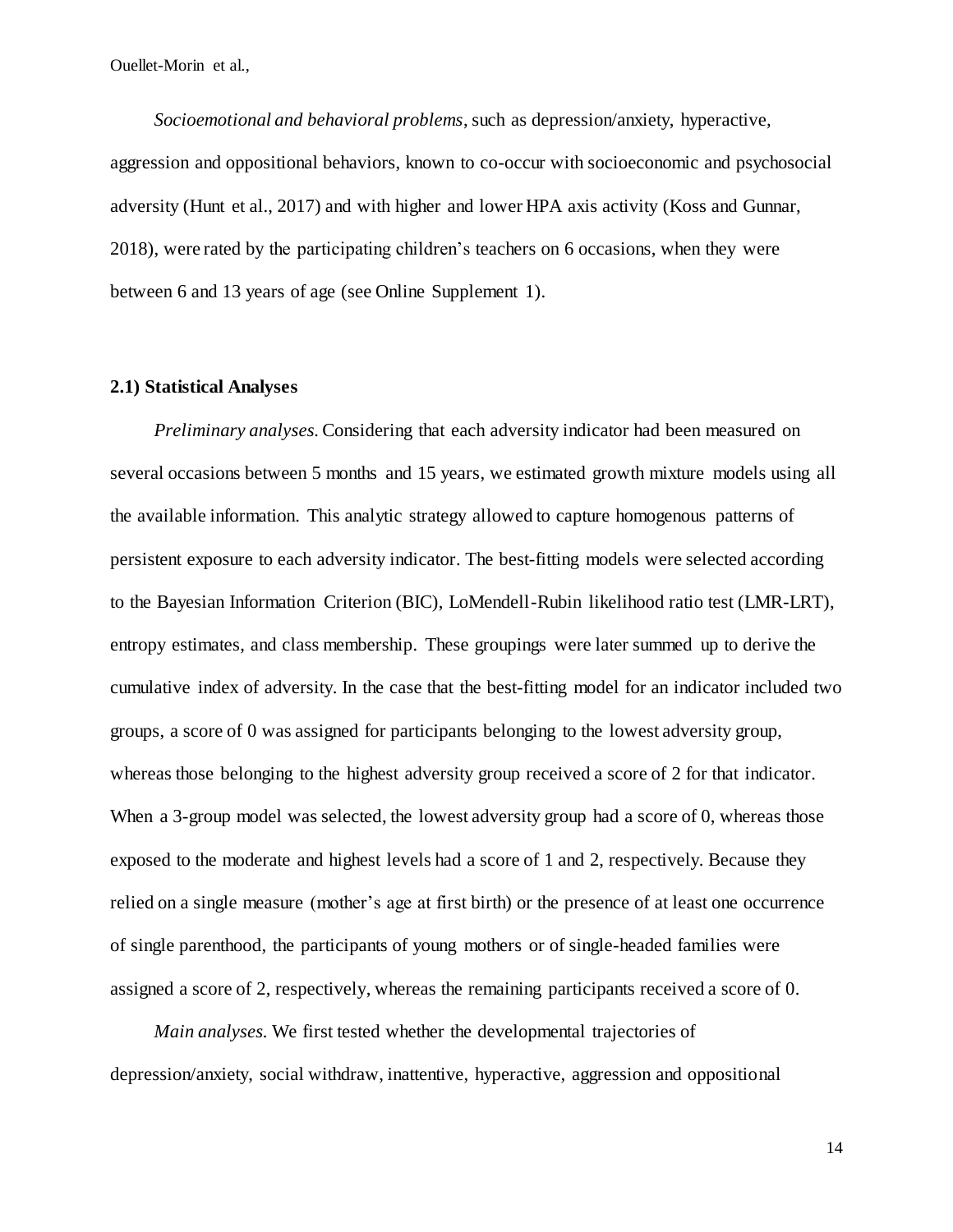behaviors were uniquely associated with the cumulative index of adversity using stepwise regressions. These results determined whether these variables were included as confounders in the subsequent analyses. Second, we tested the associations between HCC and the cumulative index of adversity using hierarchical regressions, by including successively and cumulatively the linear, quadratic effects (i.e., squared linear terms) and the confounders. We also explored the association between HCC and each indicator of adversity to detect unique patterns of association, if any. Next, we tested whether these associations varied according to the sex of the participants by including the main effects (e.g., sex and SES) and interaction terms of the variables (sex x SES) subsequently into the previously described regression models. All analyses controlled for non-random attrition.

### **3) Results**

The growth mixture models that estimated increasing number of trajectories for each adversity indicator are presented in Table 1. Figure 2 shows that some youth persistently experienced lower family SES levels (29.7%), higher hostile-reactive parenting (14.6%), grew up with a mother who consumed alcohol more often in comparison to the remaining sample (17.6%), had higher levels of depressive symptoms (12.1%), were victimized more often by their peers (15.3%), or had mothers who perceived the neighborhood where the family lived as dangerous (7.6%). For example, Panel A of Figure 2 shows that most children (42.1%) followed a trajectory of moderate familial SES levels, from childhood to adolescence, whereas approximately one in four were growing up in higher or lower SES families. The scores of all eight indicators of adversity were summed up into a cumulative index of adversity, which initially varied from 0 to 13 (sample mean  $= 4.96$ , (SD) $= 2.35$ ; see Figure 3). We abridged the right end of the distribution to 11 to minimise the risk that scores beyond three SDs from the mean would have a disproportionate effect in the subsequent analyses.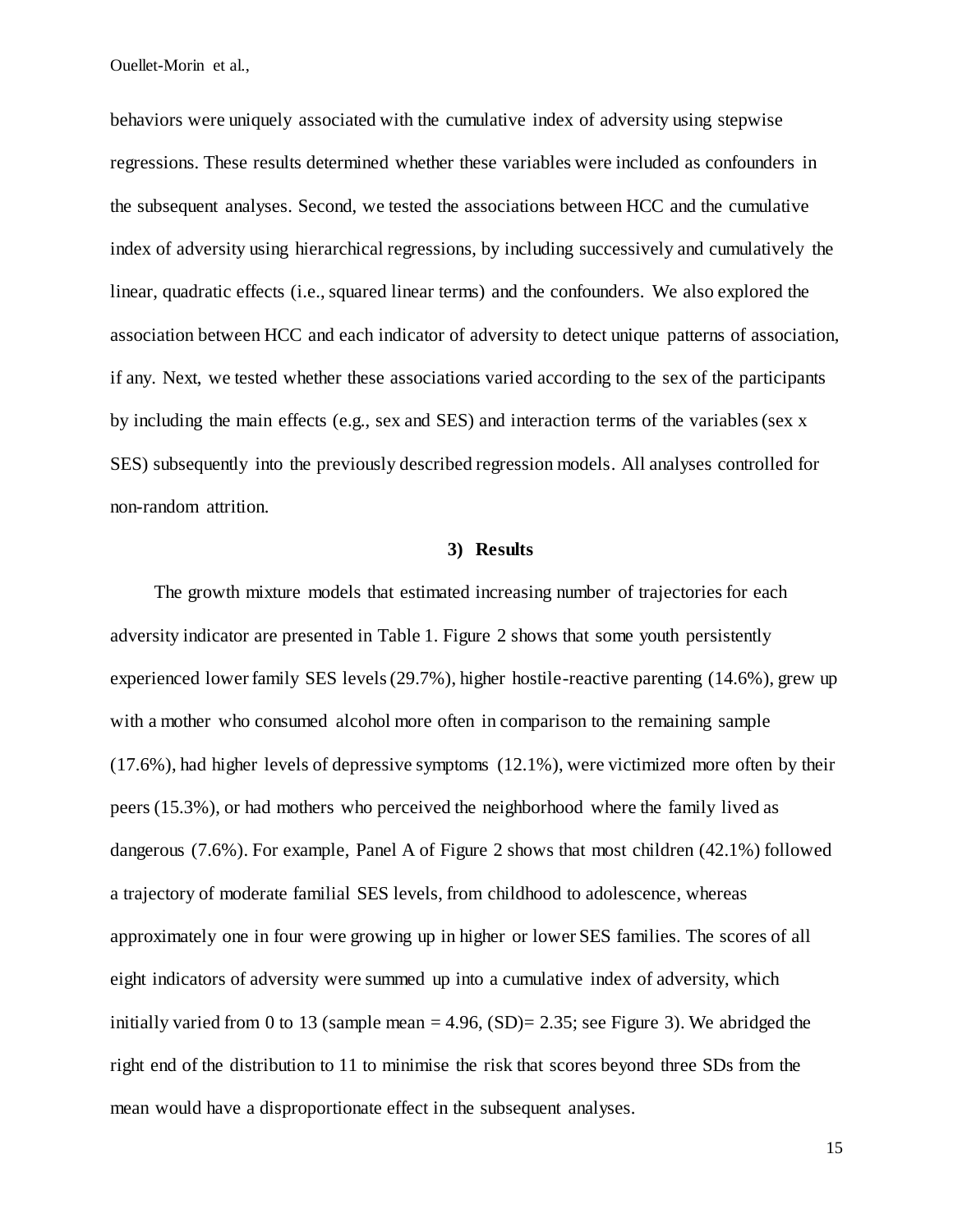Developmental trajectories of social withdrawal, inattention, hyperactivity and opposition were uniquely associated with the cumulative index of adversity ( $\beta \geq 0.13$ ,  $p_s \leq 0.01$ ) and were thus included as confounders in the adjusted models. Table 2 presents the estimates drawn from the regression models that tested the association between the cumulative index of adversity and HCC, first according to a linear effect and then while including both the linear and non-linear terms, in models unadjusted and adjusted for socioemotional and behavioral potential confounders. While cumulative adversity was not associated with HCC according to a linear effect ( $\beta$ =-.01,  $p$ =.88), a significant quadratic effect emerged between these variables ( $\beta$ =.37, *p*=.03), which remained when the confounders were accounted for (*β*=.39, *p*=.02). Figure 4 shows that youth with lower *and* higher cumulative adversity scores had moderate-to-higher HCC (i.e. residual scores higher than the sample's mean of 0) in comparison to participants with a cumulative score of adversity more typical of this cohort who had lower HCC. Results presented in Table 2 also show that none of the single adversity indicators except for one mother's perceptions of neighborhood dangerousness — were significantly associated with HCC on their own. Higher HCC were noted for youth who grew up in neighborhoods perceived as less *and* more dangerous (i.e. quadratic function; Table 2). This finding remained once the regression also included socioemotional and behavioral potential confounders.

We also examined whether the strength and directionality of the associations between HCC and the cumulative, as well as each adversity indicator, differed according to sex. Out of the 18 tests of sex moderation [8 indicators + 1 cumulative index = 9 indicators x 2 (linear and nonlinear effects)], only two emerged as significant [hostile-reactive parenting (linear): *β*=-.38, *p*=.04; peer victimization (non-linear): *β*=-1.99, *p*=.02] (Supplementary Table 1). However, given the high number of tests conducted, we applied a Bonferroni correction for multiple testing (i.e.  $\alpha$ )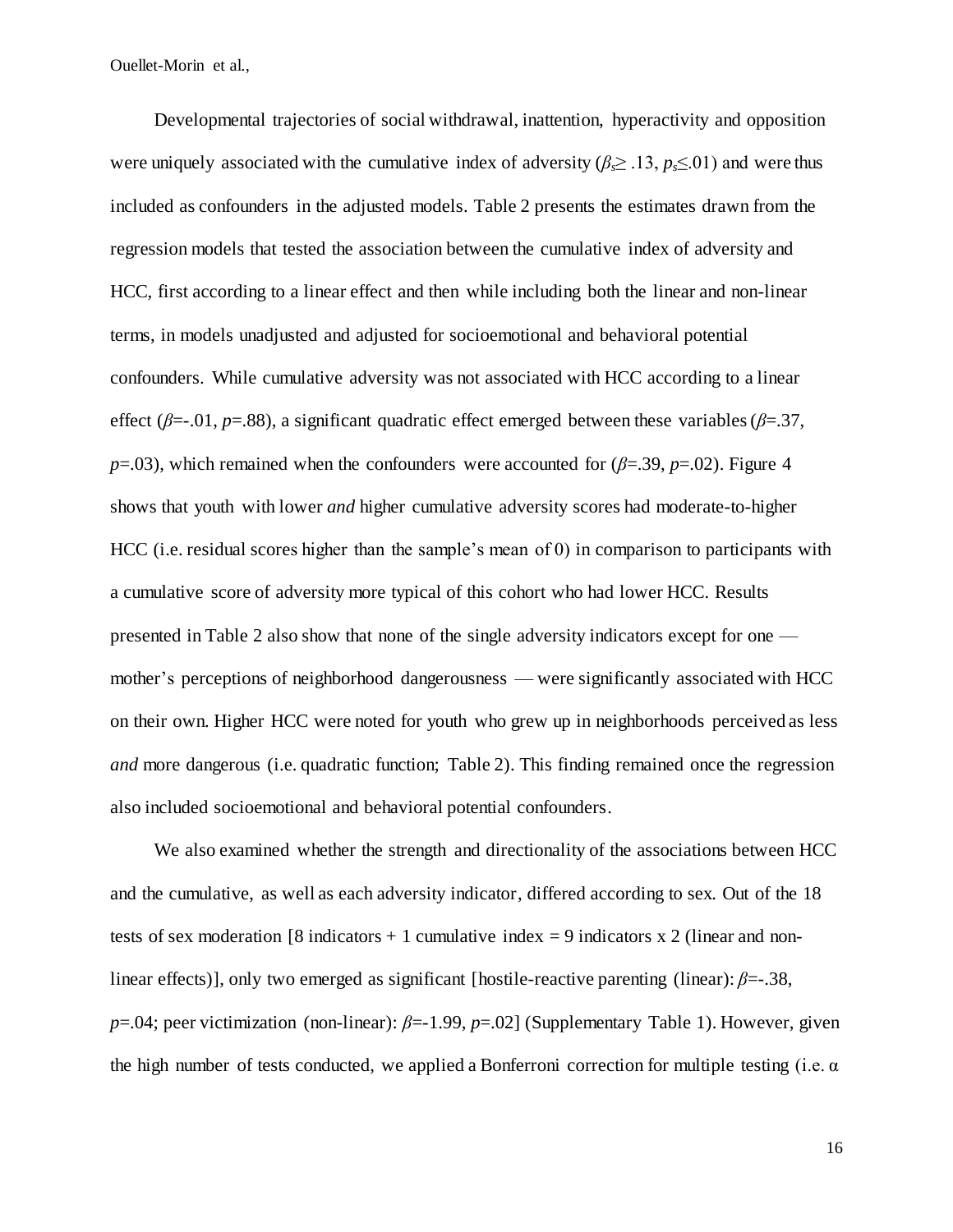$= .05/18$ ), resulting in corrected critical *p* value of .0028. None of the two individual tests of the sex-moderated effect remain significant at this corrected *p* value.

## **4) Discussion**

This study examined the association between HCC and a cumulative index of socioeconomic and psychosocial adversity. Each indicator was prospectively and repeatedly collected for a period up to 15 years. We found that persistent adversity was non-linearly associated with HCC at 17 years of age, whereby moderate-to-higher HCC were noted in youth exposed to lower *and* higher adversity levels, whereas lower HCC were detected at moderate levels of adversity, overall suggestive of an association following a U-shaped function.

Even though non-linear associations have been frequently theorized (Boyce and Ellis, 2005; Del Giudice et al., 2011; Miller et al., 2007), they remain rarely tested (or under-reported) in association with HPA axis activity. Our findings are nonetheless consistent with emerging evidence of non-linear associations between adversity and HCC, including O'Brien and colleagues (2013) who showed both inverted and non-inverted U-shaped functions between SES and HCC, depending on the minority status of the adult participants. Our team also previously found, in the present cohort, a U-shaped function between peer victimization and HCC in boys, while statistically controlling for other adversity indicators, including SES and hostile-reactive parenting (Ouellet-Morin et al., 2020). It is noteworthy that the same pattern of findings was found for this single indicator (peer victimization), albeit in boys only, and a cumulative adversity index capturing a broad range of socioeconomic contexts and psychosocial experiences. One explanation may be that both indexes captured long-lasting adversity, which prompts nonlinear associations to emerge over time (Miller et al., 2007). Another explanation may lie in the nature of the adverse indicators targeted. As peer victimization is often unpredictable and threatens one's sense of security, these experiences may more readily activate the HPA axis.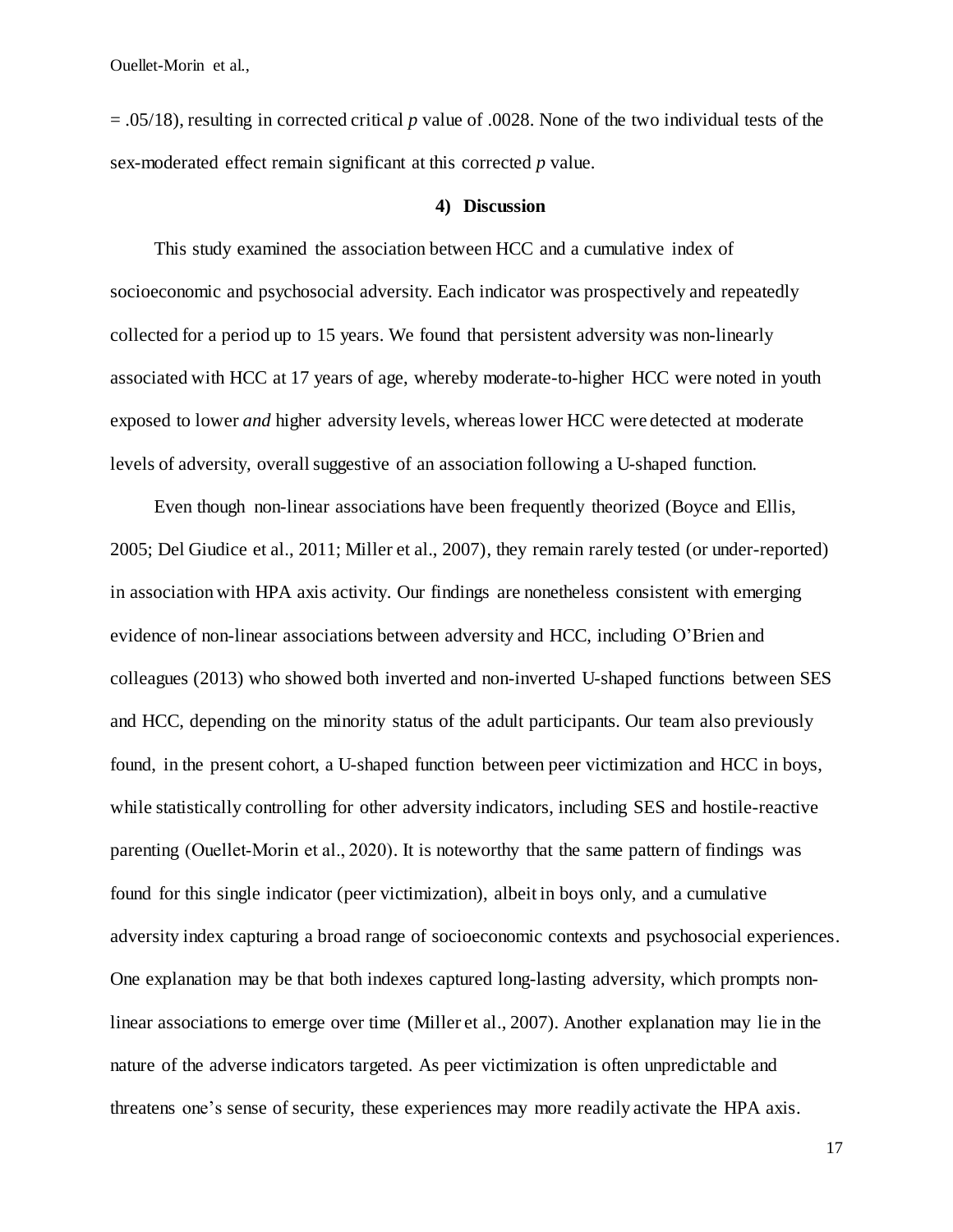Similarly, youths who cumulate several indicators of socioeconomic and psychosocial adversity, such as low family SES, single motherhood, maternal depression and alcohol use, may have been disproportionally exposed to unpredictable and chaotic familial environments, which may be more likely to trigger cortisol secretion. Interestingly, two indicators of unpredictability in the familial environment — food insecurity and neighborhood risk — were also associated with HCC in early childhood, albeit according to a linear function (Tarullo et al., 2020). U-shaped associations with HCC were also reported with regards to social recognition and work overload in parents of small children (Braig et al., 2019) and with perceived stress according to an inverted U-shaped function (Well et al., 2014). Notably, the association between income-to-need ratio and HCC was stronger in magnitude among the most impoverished parents of school-aged children, suggesting of a J-shaped non-linear association, while the children's HCC was linearly related to parental education (Ursache et al., 2017). The reports of inverted and non-inverted U-shaped, as well as J-shaped functions in the HCC literature is puzzling. Because non-linear findings are almost exclusively reported at the end of adolescence or in adulthood, we speculate that these associations may emerge following chronic adversity or over time. Consistent with this hypothesis, Mayer and colleagues (2018) have shown that young adults who initially had higher HCC in association with internship stress later showed lower HCC as their internship continued, suggesting a non-linear function unfolding over time. Notably, our finding points to a non-linear function emerging with increasing adversity while maintaining duration and timing of exposure constant. More research is needed in age-homogenous samples to untangle the putative effects of timing of onset, duration, and severity of adversity on HCC.

More generally, our findings demonstrated that the association between adversity and HCC varies in strength and direction according to increasingly severe adversity. We argue that multiple processes may underline these distinct patterns of secretion across the distribution of the severity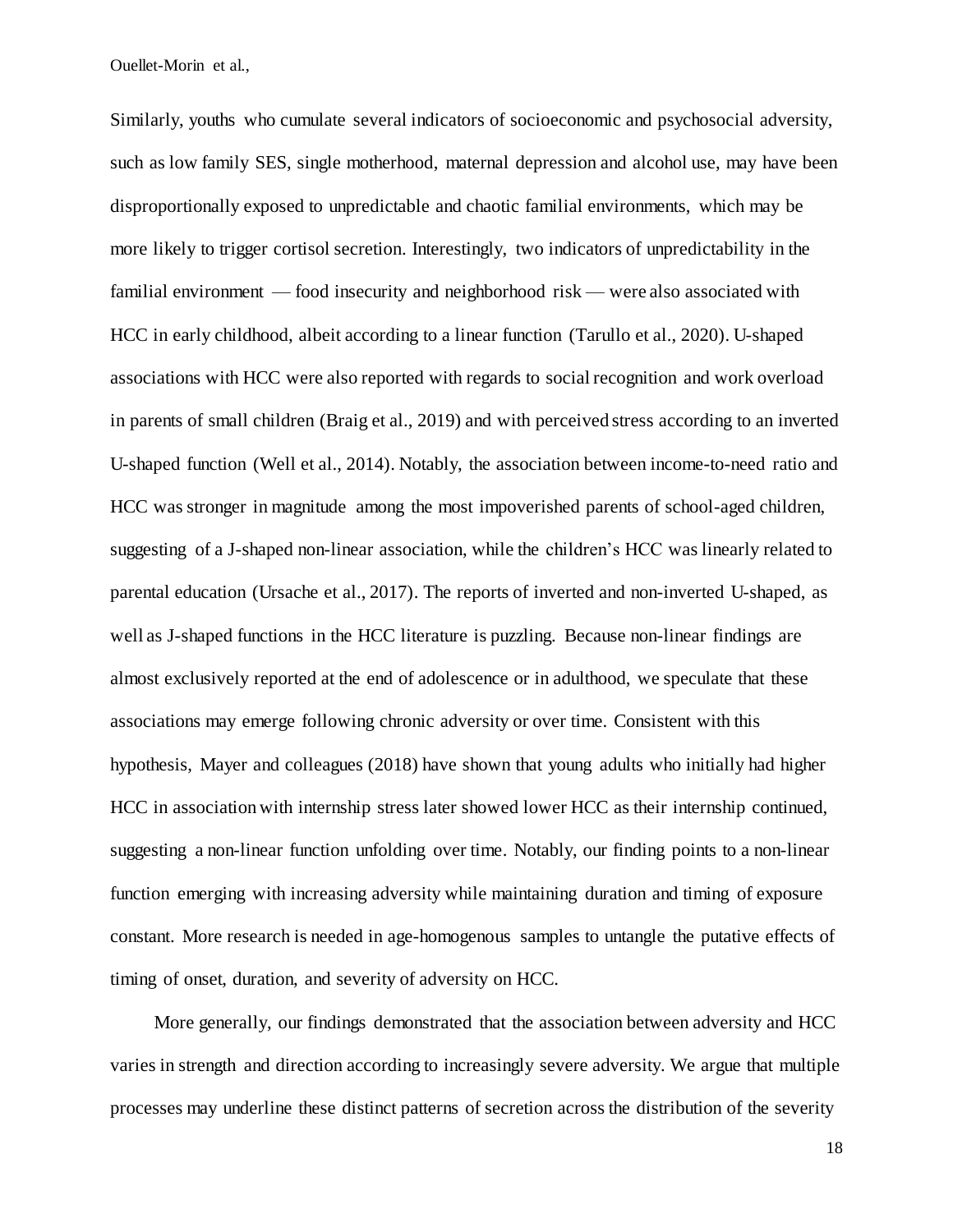of adversity. Firstly, youths who grew up in environments characterized by the presence of lower (or no) adversity and who displayed moderate-to-higher HCC may have been subjected to less toxic stress threatening their physical well-being (e.g., food insecurity, physical maltreatment, and housing problems), but could have, nonetheless, been disproportionally exposed to other forms of unmeasured social stressors, including higher expectations from parents to perform at school or to pursue postsecondary education (Stull, 2013). Future studies measuring a wider range of stressors beyond the traditional adverse childhood experience indicators may help to understand why moderate-to-higher HCC are noted in youths exposed to lower levels of adversity. It would be important for these studies, however, to keep in mind that higher HCC may not necessarily signal risk for health, but rather indicate enhanced sensitivity to the resources and support offered in these environments (Boyce and Ellis, 2005).

Secondly, our study uncovered lower, not higher, HCC in youths with moderate levels of adversity. This finding is consistent with prior examples of stress inoculation effects reported in young monkeys exposed to stressors early in life (i.e., novel environments and maternal separation) followed by lower behavioral and neuroendocrine signs of anxiety in stressful contexts (Parker et al., 2004; Parker et al., 2019). These findings parallel another study reporting that lifetime experiences of negative events (e.g., serious financial difficulties, violence, and parental divorce) were non-linearly associated with indicators of well-being in adulthood, for which the most positive outcomes were noted at moderate levels of adversity (i.e., 2 to 6 negative life events; Seery et al., 2010). The idea that stressors present in the children's environment, but that were less severe or abundant, may offer opportunities to learn cognitively and emotionally to cope with stress, leading to improved personal agency to adapt to changing environments, and lower HPA axis response to future stressors needs to be tested according to prospective research designs with cortisol measured at several time points (Rutter, 2013; McLaughlin and Sheridan,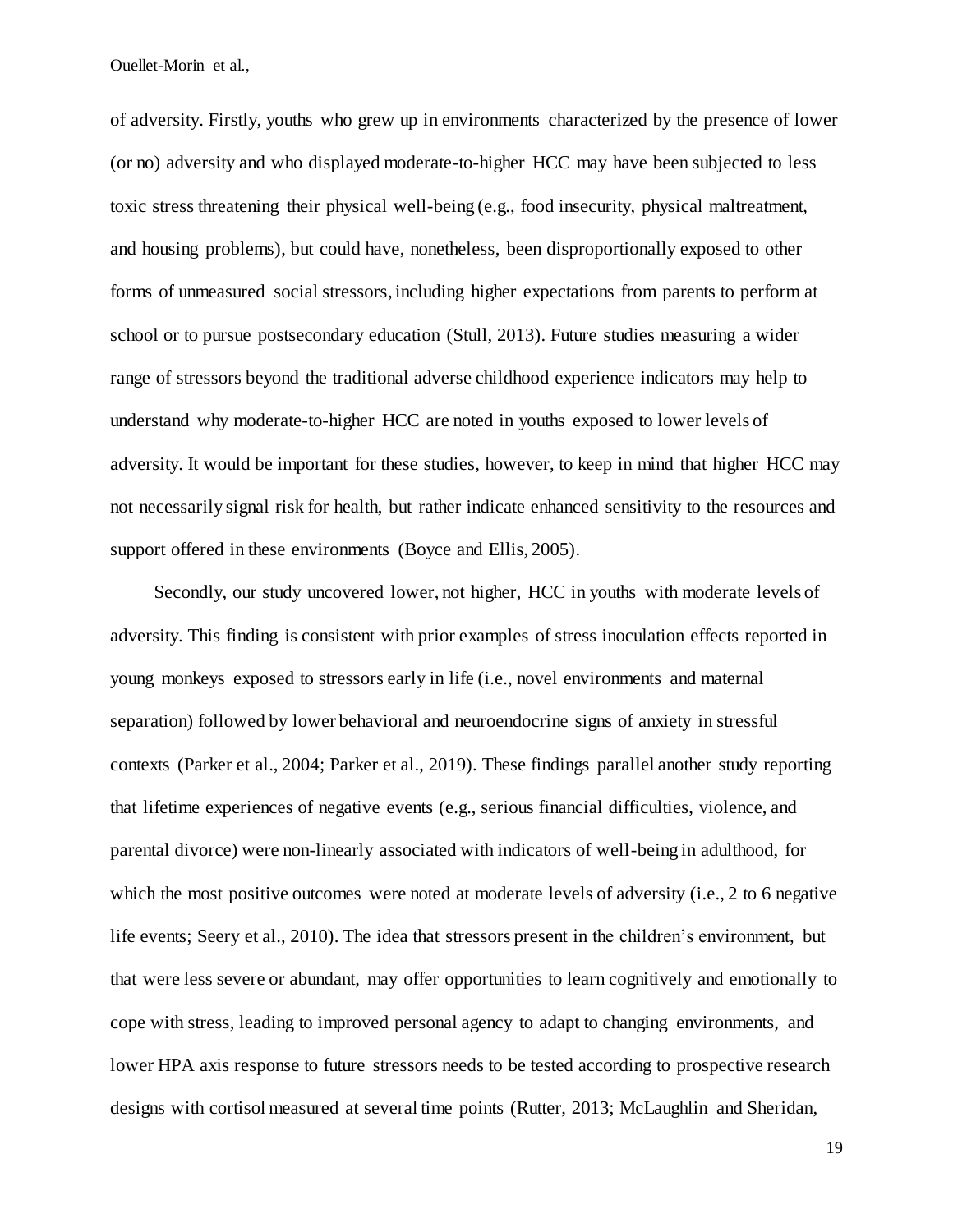2016). These studies would thus be ideally positioned to test whether lower HCC noted at moderate levels of adversity co-occurs with (and mediates) resilient functioning.

Thirdly, our finding also depicted a notable a shift in HCC at higher levels of cumulative adversity. Consistent with previous studies (Parker et al., 2019; Ouellet-Morin, 2020), we propose that youths exposed to higher levels of adversity may perceive it would be very difficult (or impossible) to successfully end or manage these stressors.In this context, higher HCC may signal the overwhelming weight of cumulative adversity with regards to coping with chronic stress of higher severity, which could be accompanied by hypervigilance and enhanced neurophysiological responses to future stressors (Del Giudice et al., 2011). This would be coherent with HCC reverting to moderate-to-higher levels of secretion in youths exposed to more adversity in our study sample. This apparent point of inflection in the direction of the adversity-HCC association calls for future research to examine what are the inherited or environmentallymediated mechanisms underlying individual differences in the level of severity required to trigger this shift toward higher HCC.

More generally, our hypothesis was that a cumulative index of persistent adversity would better predict later HCC than any single indicator. This expectation was informed by prior research showing that distinct forms of childhood adversity tend to aggregate in some families and cumulatively offer the best predictions for health problems later in life (Anda et al., 2006). In our study, just one indicator of adversity — neighborhood dangerousness — was significantly associated with HCC. While the specific association was consistent with prior findings (Ziliolo et al., 2017; Vliegenthart et al., 2016), the overall lack of robust patterns of association across the indicators echoed what Bryson et al. (2018) described in their own cohort; only three out of 17 indicators of adversity correlated with HCC (housing tenure, living in a safe place and higher maternal stress). This lack of consistent associations with HCC across independent adversity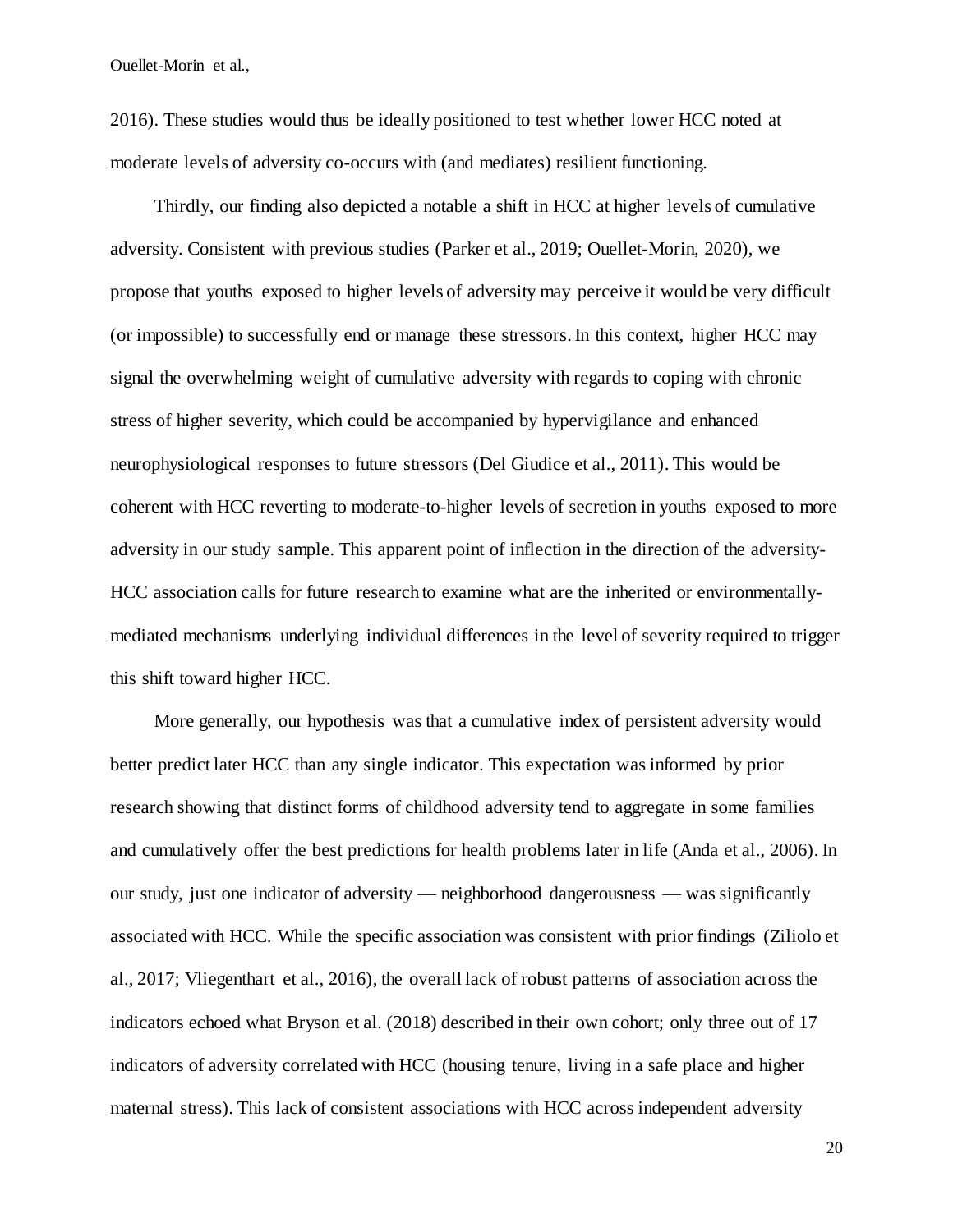indicators was also noted across distinct domains of chronic stress in new parents (Braig et al., 2019). Based on available evidence, it is possible that the magnitude of association between each form of adversity may be too small to detect a reliable signal years after exposure.

Out of 18 tests of sex-moderation effects between HCC and the cumulative index, and each indicator of adversity, only two were detected: with hostile-reactive parenting and peer victimization, for which significant associations emerged only for boys. However, these findings did not survive the correction for multiple testing. Our findings contrast with a previous study including 215 teenagers aged between 12 and 17 years who retrospectively reported person- (e.g., violence, severe illness) and environment-related (e.g., death of a parent, family member moved) negative life events (van Dammen et al., 2020). Boys confronted with more person-related adversity had higher HCC, whereas no association with HCC was detected for girls. If boys' HPA axis respond differently to person- versus environment-related negative life events, the adversity indicators selected in the present study may not have allowed the detection of these distinct patterns of association.

The present study has notable strengths, including the scope and repeated measurement of multiple indicators of socioeconomic and psychosocial adversity over 15 years. Nonetheless, we did not examine whether the adversity-HCC association varied according to the timing of exposure, as was previously suggested (Lupien et al., 2009; Trickett et al., 2010). Moreover, while we relied on indicators collected repeatedly to derive our index of cumulative adversity, we measured HCC only once, at 17 years of age. We could thus not assess the developmental changes in HCC that may emerge over time. Future longitudinal cohorts should measure HCC levels at multiple occasions in the first two decades of life to clarify the temporal sequence of events. Also, because our cohort initially included mostly infants growing up with both of their parents, of White European descent, aged in their late twenties or early thirties, for whom the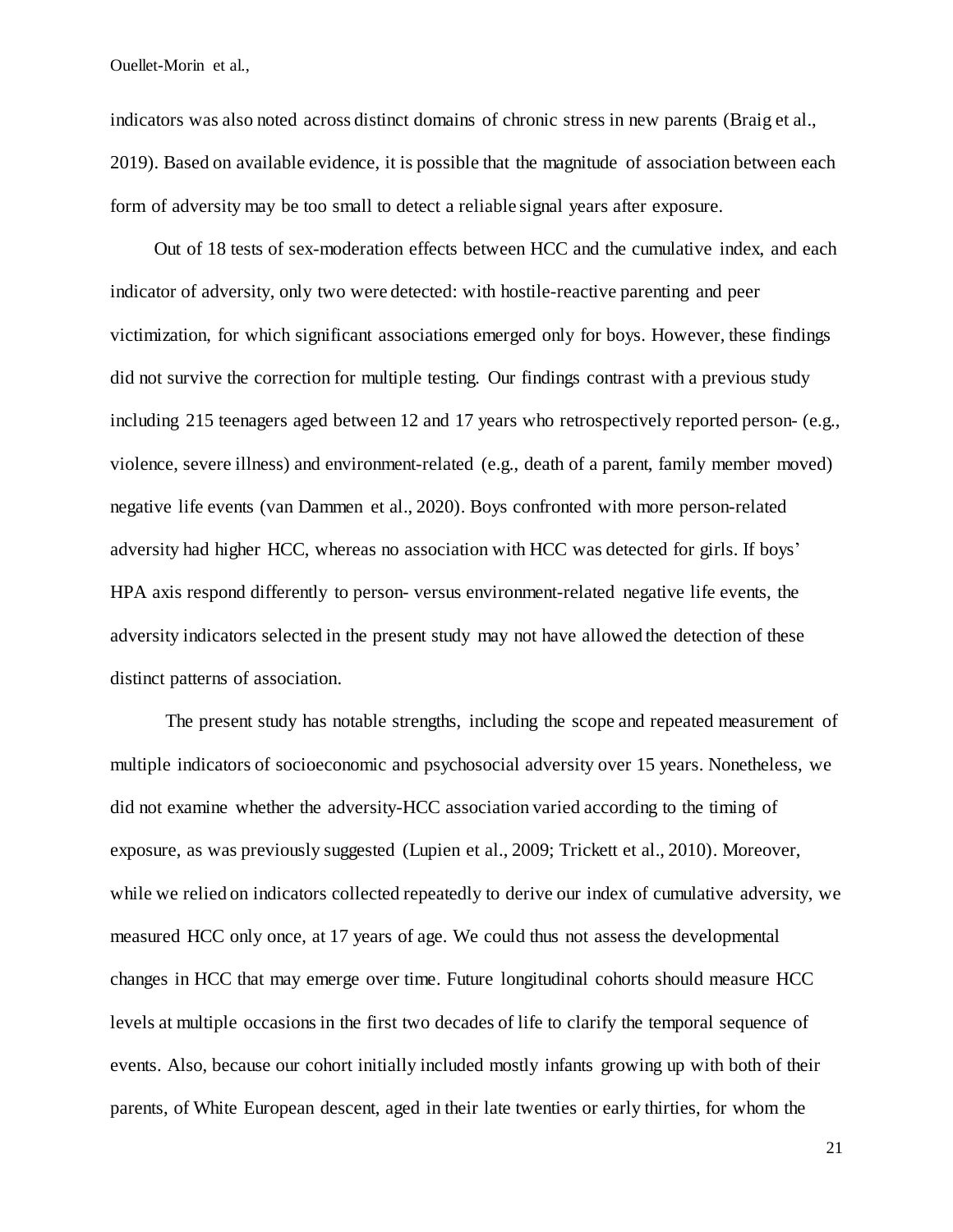majority of parents had a high school diploma and a family income surpassing the national cutoff point indicating poverty, the current findings may not generalize to at-risk and ethnically diverse samples. Nonetheless, adverse childhood experiences were prevalent in our cohort and aggregated within some families, which supports the relevance of examining these questions in population-based samples as well. Finally, we did not control for either inherited sources of influence or other negative life events that may have occurred during the three month period preceding the hair sample collection (e.g., death or imprisonment of a parent), which may have affected the magnitude of the adversity and HCC associations.

Our study suggests that the investigation of the association between childhood adversity and HCC should rely on a wide range of adversity indicators collected repeatedly over longer periods of time to derive robust cumulative indexes of persistent adversity. The present findings also question the assumption of linearity and offer additional support to a handful of studies that have already reported U-shaped, inverted U-shaped and J-shaped associations between HCC and adversity. The possibility that non-linear associations may best capture the adversity-HCC association should be tested systematically.

## **Acknowledgments**

We are grateful to the participants who have given their time to take part in this study. The present study was funded by the Canadian Institutes of Health Research, the Social Sciences and Humanities Research Council of Canada, the Québec Funds for Research (FQRS, FQRSC), and the Government of Quebec through the Institut de la Statistique du Québec who collected the data. Isabelle Ouellet-Morin was a Canadian Institutes of Health Research new investigator and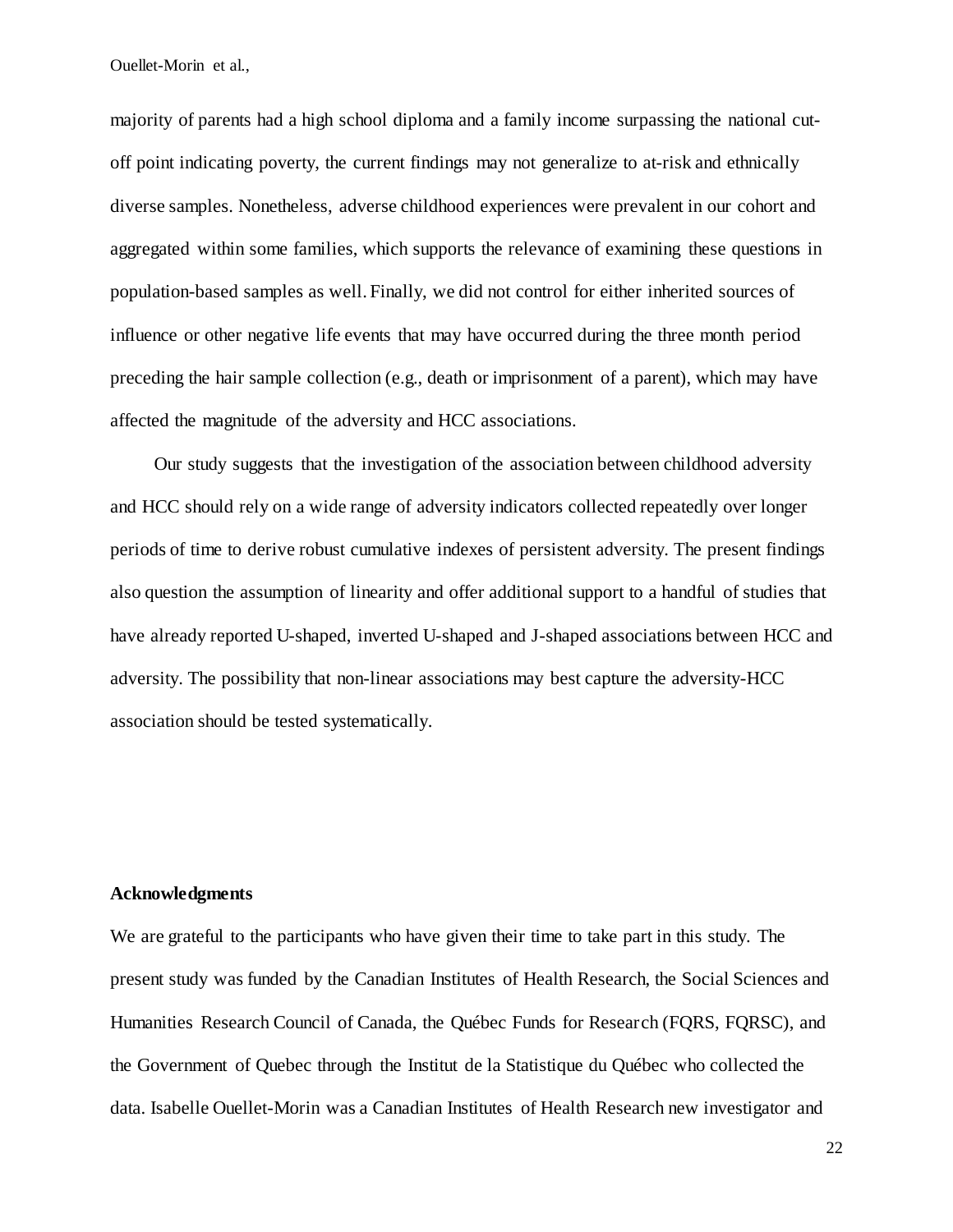now the Canada Research Chair in the Developmental Origins of Vulnerability and Resilience. Mara Brendgen is supported by the Fonds de Recherche du Québec-Santé (FRSQ), Michel Boivin is a Canada Research Chair in Child Development. Sonia J Lupien is a Canada Research Chair in Human Stress and is supported by the Canadian Institutes of Health Research's Foundation grant. Richard E. Tremblay was funded by the Canadian Institute for Advanced Research and the Canada Research Chair in Child Development. Marie-Claude Geoffroy is a Canada Research Chair in Youth Suicide Prevention. The funding sources had no involvement in the interpretation of data, writing of the report, and the decision to submit the article for publication.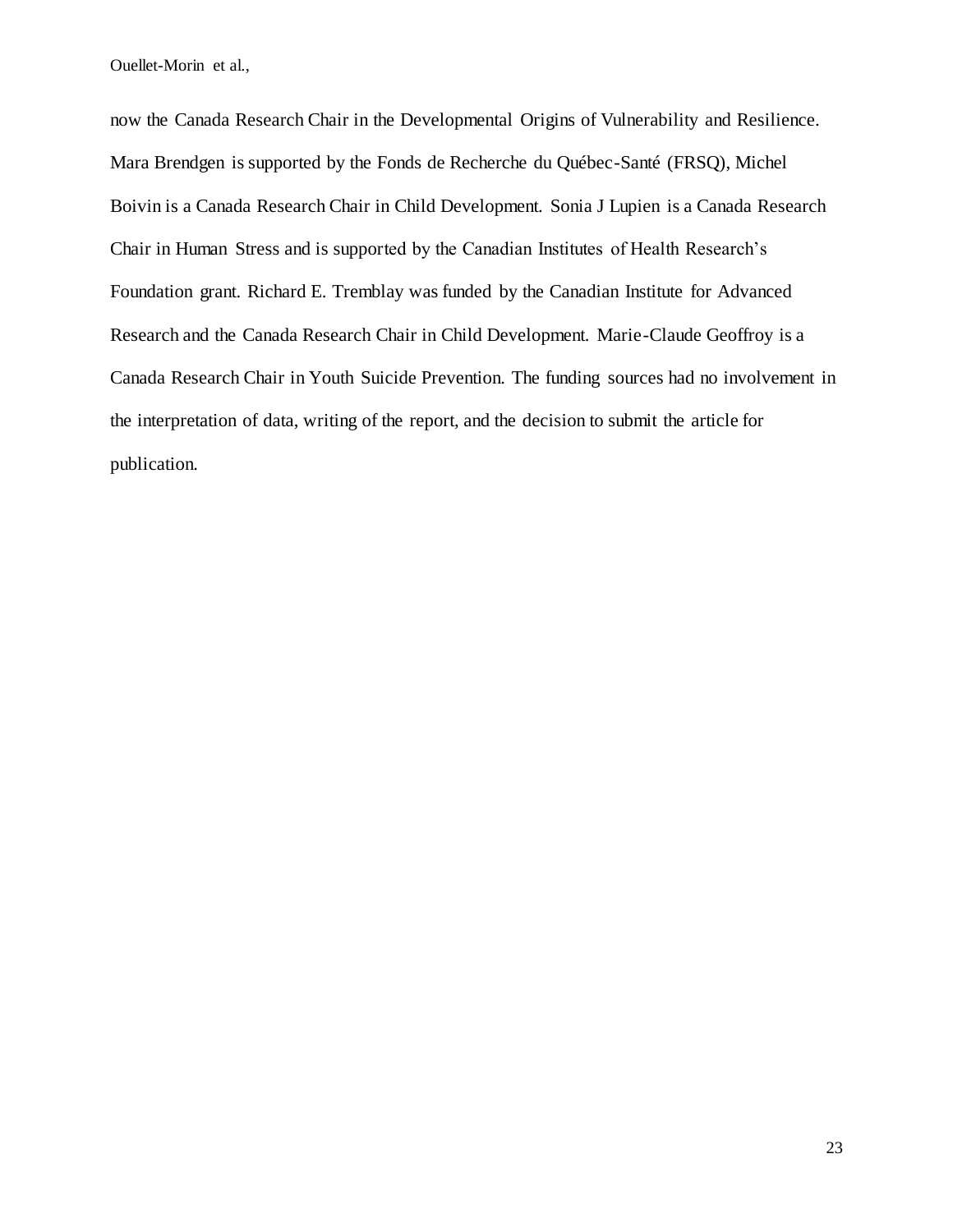|                                                                  |                         | Fit and parsimony indices |            |         |                |
|------------------------------------------------------------------|-------------------------|---------------------------|------------|---------|----------------|
|                                                                  | Classes                 | LL                        | <b>BIC</b> | Entropy | <b>LMR-LTR</b> |
| <b>SES</b><br>$(5$ months-15 years)                              | $\mathbf{1}$            | $-22924.02$               | 45 952.59  |         |                |
|                                                                  | $\overline{2}$          | $-17308.54$               | 34 751.50  | .93     | 10 867.17***   |
|                                                                  | 3                       | $-14827.62$               | 29 819.54  | .93     | 4801.11*       |
|                                                                  | $\overline{4}$          | $-13485.59$               | 27 165.35  | .93     | 2597.12        |
| Maternal alcohol use<br>$(5$ months-13 years)                    | $\mathbf{1}$            | $-22590.79$               | 45 248.80  | ---     |                |
|                                                                  | $\overline{2}$          | $-20911.21$               | 41 919.51  | .94     | 3250.35***     |
|                                                                  | 3                       | $-20419.98$               | 40 966.91  | .89     | 950.64         |
| Maternal hostile-<br>reactive behavior<br>$(29$ months-15 years) | $\mathbf{1}$            | $-22324.21$               | 44 745.47  | ---     |                |
|                                                                  | $\overline{2}$          | $-20776.59$               | 41 680.09  | .80     | 2994.95***     |
|                                                                  | 3                       | $-20328.97$               | 40 814.72  | .77     | 866.22***      |
|                                                                  | $\overline{4}$          | $-20176.82$               | 40 540.28  | .74     | 304.30*        |
|                                                                  | 5                       | $-20058.40$               | 40 383.50  | .74     | 228.98         |
|                                                                  | $\mathbf{1}$            | $-16878.42$               | 33 831.53  | $---$   | ---            |
| Maternal depression<br>$(5$ months-13 years)                     | $\overline{2}$          | $-16007.34$               | 32 119.23  | .82     | 1685.74***     |
|                                                                  | 3                       | -15828.56                 | 31 791.55  | .67     | 345.97**       |
|                                                                  | 4                       | $-15727.53$               | 31 619.35  | .71     | 195.53*        |
|                                                                  | 5                       | $-15672.40$               | 31 538.96  | .71     | 106.69         |
| Peer victimization<br>$(6-15 \text{ years})$                     | 1                       | $-20025.89$               | 40 126.45  | ---     |                |
|                                                                  | $\overline{2}$          | $-19400.86$               | 38 906.28  | .61     | 1209.56***     |
|                                                                  | 3                       | $-19271.95$               | 38 678.33  | .61     | 249.47***      |
|                                                                  | 4                       | -19 199.99                | 38 564.27  | .53     | 139.26         |
| Neighborhood<br>dangerousness<br>$(5$ months-15 years)           | $\mathbf{1}$            | $-11365.13$               | 22 812.39  | ---     | ---            |
|                                                                  | $\overline{2}$          | $-10306.50$               | 20 725.01  | .73     | 2047.63***     |
|                                                                  | 3                       | $-10011.67$               | 20 165.23  | .76     | 570.55***      |
|                                                                  | $\overline{\mathbf{4}}$ | -9880.87                  | 19 933.49  | .70     | 254.13***      |
|                                                                  | 5                       | $-9822.67$                | 19 846.96  | .68     | 112.63         |

Table 1. Summary of the estimated developmental trajectories for each adversity risk factor

Notes. All the analyses are based on maximum available *n* value. The models in bold are the selected models. LL = Log-Likelihood; BIC: Bayesian information criteria; LMR-LTR : Lo-Mendell-Rubin likelihood ratio test; SES = socioeconomic status. \*\*\* =  $p < 001$ ; \*\* =  $p < 01$ ; \* = *p* ˂.05. Data compiled from the final master file of the Quebec Longitudinal Study of Child Development (1998–2018), ©Gouvernement du Québec, Institut de la statistique du Québec.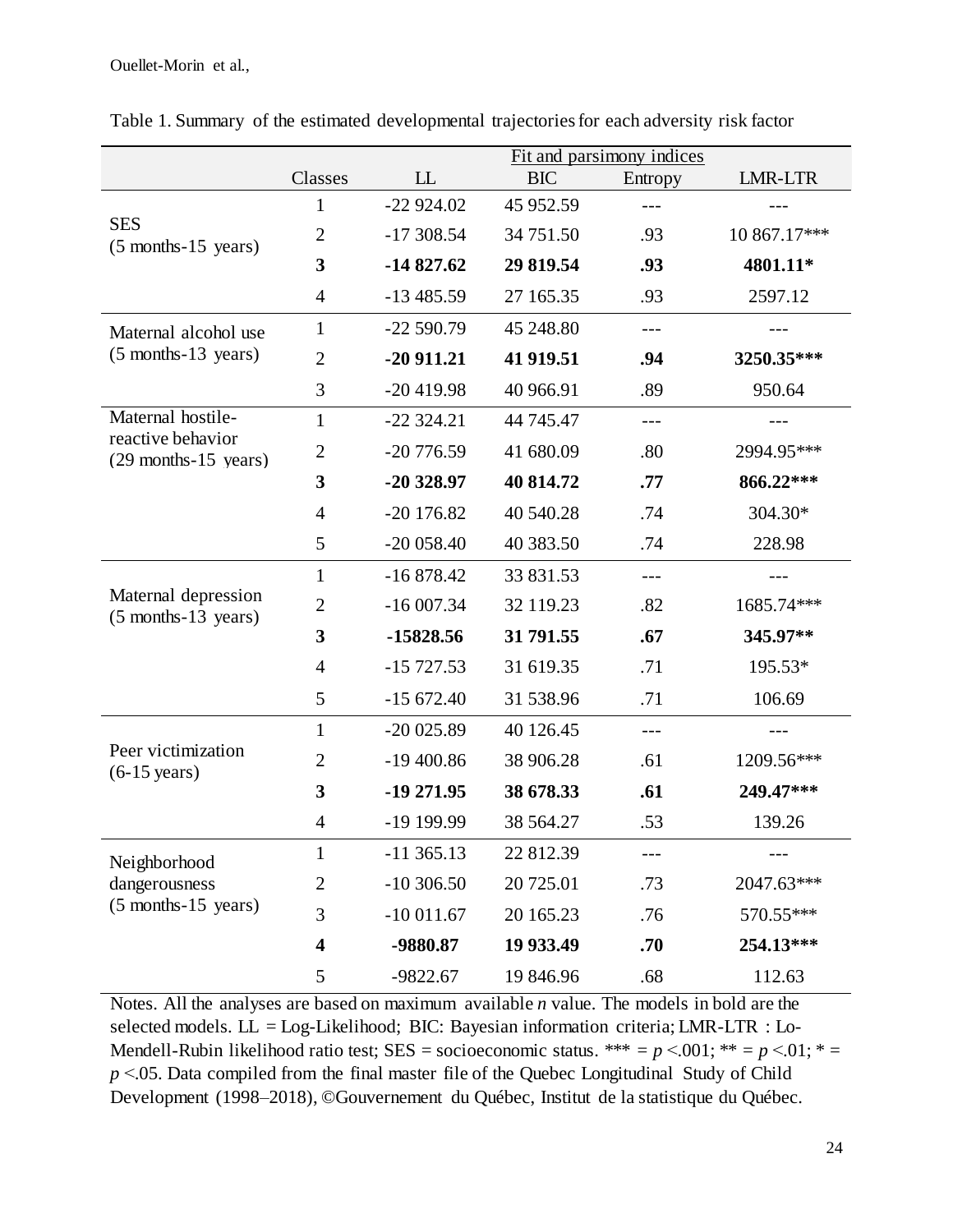|                                 | <b>Unadjusted Models</b> |                                | <b>Adjusted Model</b>   |                                |
|---------------------------------|--------------------------|--------------------------------|-------------------------|--------------------------------|
| <b>Risk factors</b>             | Linear effects<br>B(SE)  | Non-linear<br>effects<br>B(SE) | Linear effects<br>B(SE) | Non-linear<br>effects<br>B(SE) |
| <b>Cumulative index</b>         | $-.003(.10)$             | $.01(.01)$ *                   | $-16(0.07)$ *           | $.02(.01)*$                    |
| Each adversity indicator        |                          |                                |                         |                                |
| Young motherhood                | $-12(14)$                | $---$                          | $-.10(.12)$             |                                |
| Single motherhood               | .04(.15)                 |                                | .08(.15)                | ---                            |
| <b>SES</b>                      | $-.08(.06)$              | $-.02(.09)$                    | $-.04(.36)$             | $-.01(.09)$                    |
| Maternal alcohol use            | .03(.05)                 |                                | .00(.05)                |                                |
| Hostile-reactive<br>parenting   | .03(.07)                 | .06(.10)                       | $-.21(.36)$             | .07(.10)                       |
| Maternal depressive<br>symptoms | .07(.06)                 | .04(.10)                       | $-.03(.38)$             | .03(.10)                       |
| Peer victimization              | $-.04(.07)$              | $-.29(.35)$                    | $-.33(.36)$             | .08(.10)                       |
| Neighborhood<br>dangerousness   | .09(.10)                 | $.23(.11)*$                    | $-.74(.43)$             | $.23(.11)*$                    |

Table 2. Associations between HCC and the cumulative and each indicator of adversity, according to linear and non-linear models unadjusted and adjusted for individual confounders

Notes. HCC = Hair cortisol concentration;  $B =$  Unstandardized Beta;  $SE =$  Standard Error;  $SES =$ Socioeconomic status.  $* = p < .05$ . Data compiled from the final master file of the Quebec Longitudinal Study of Child Development (1998–2018), ©Gouvernement du Québec, Institut de la statistique du Québec.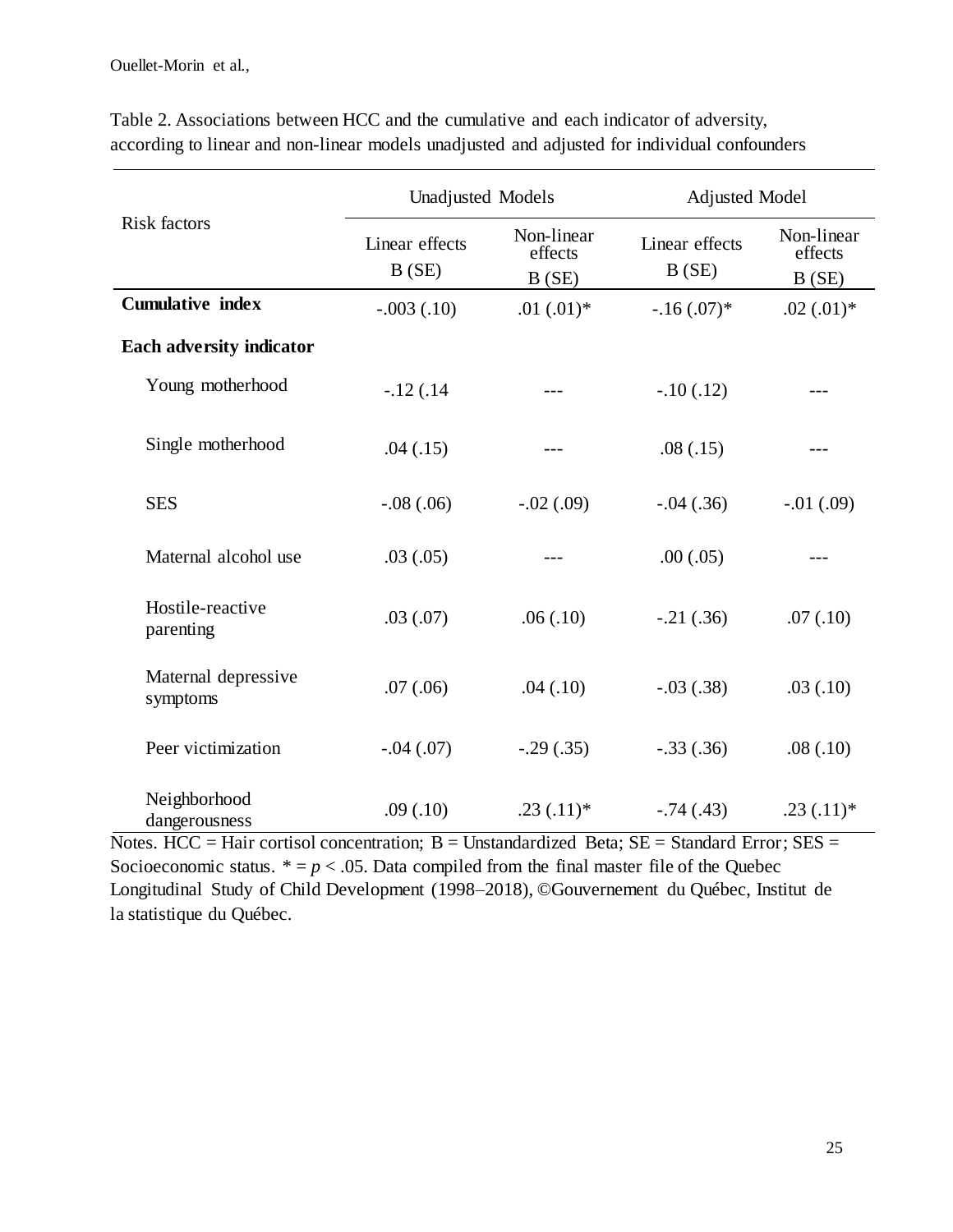Figure 1. Overview of the timeline for the main study variables.



Notes. SES = Socioeconomic status; HCC = Hair cortisol concentration.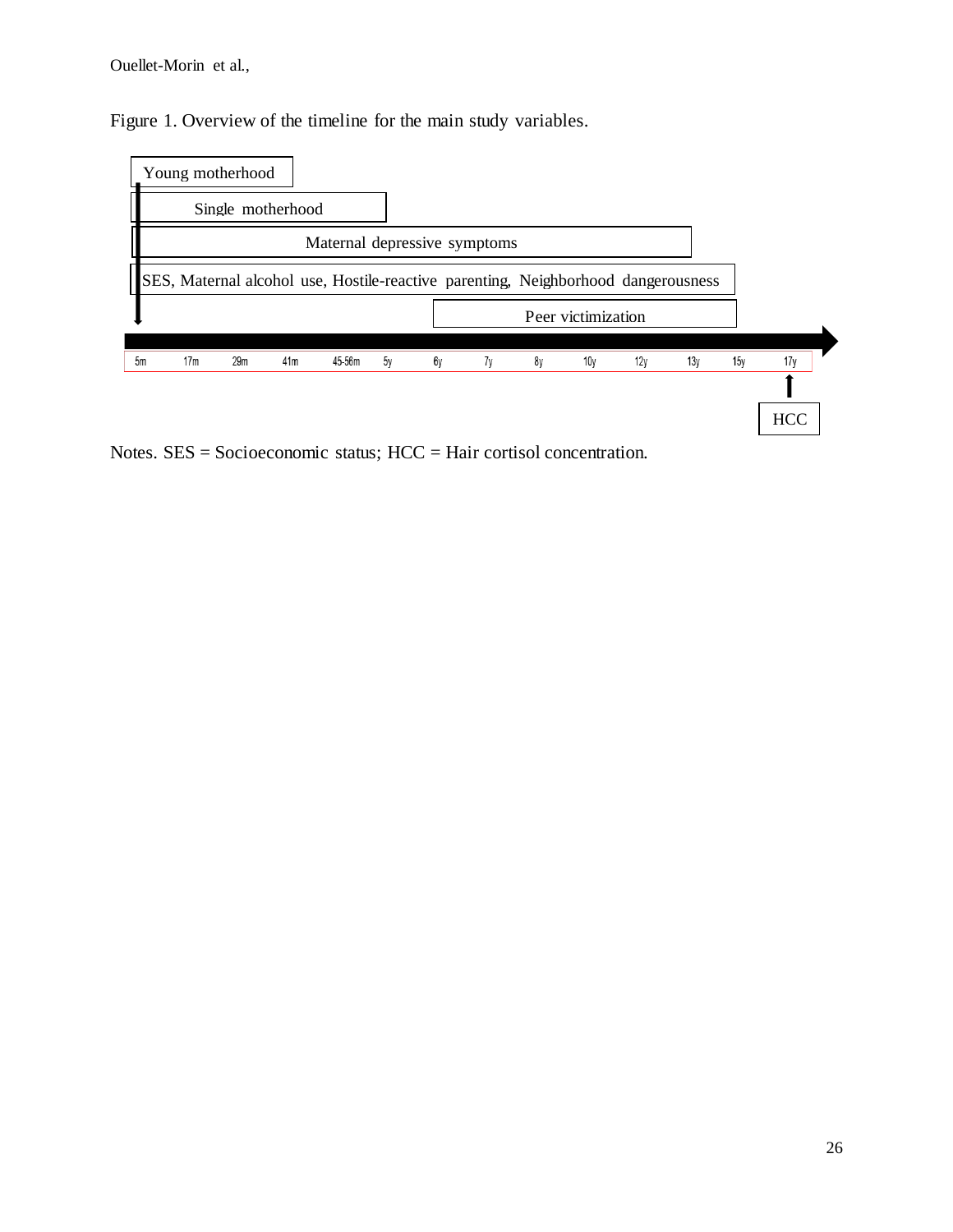Figures 2. Developmental trajectories of each adversity indicator

Panel A. Family socioeconomic status (SES), from 5 months to 15 years



Panel B. Maternal alcohol use, from 5 months to 13 years



Panel C. Maternal hostile-reactive behavior, from 29 months to 15 years

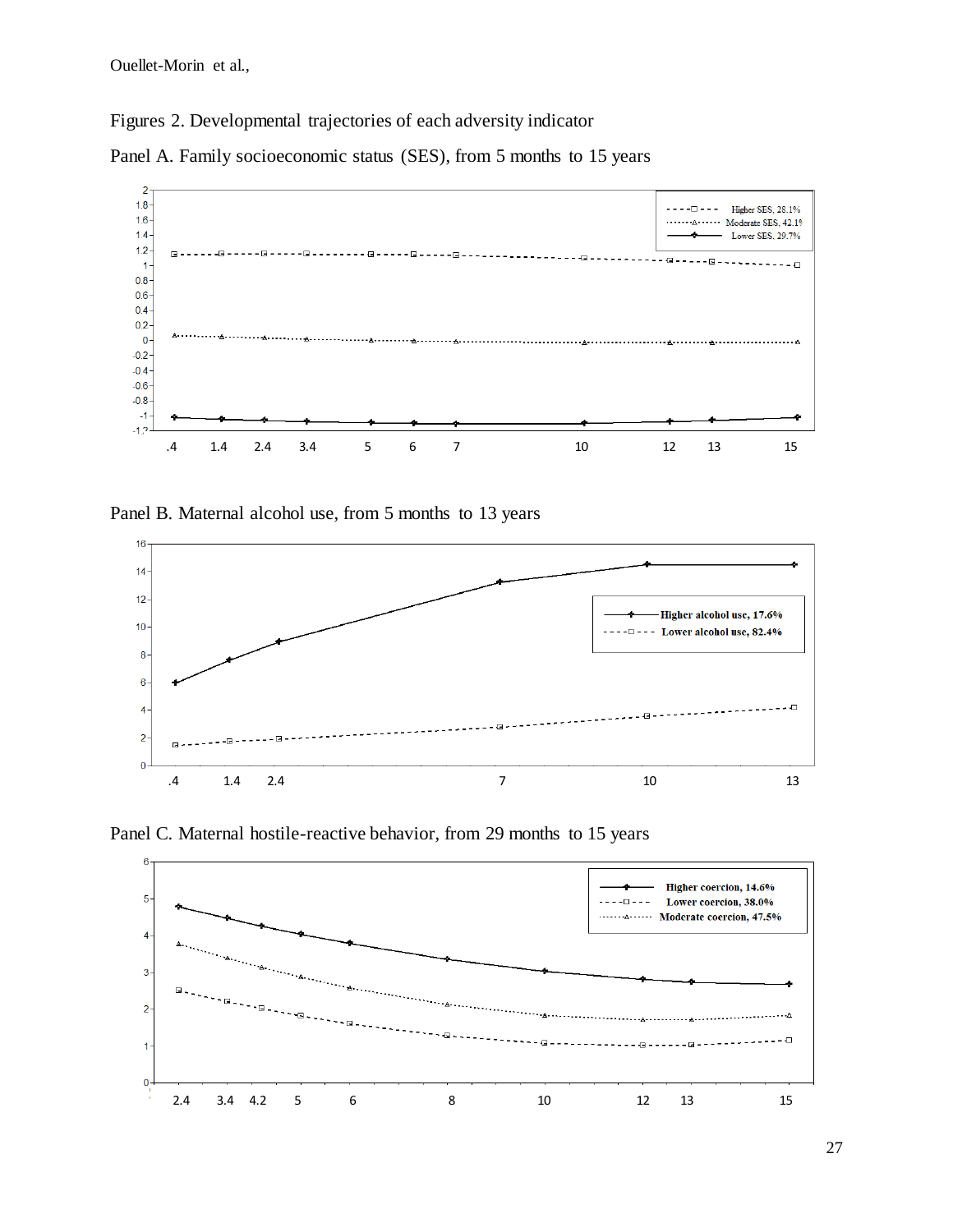

Panel D. Maternal depressive symptoms, from 5 months to 13 years





Panel F. Neighborhood dangerousness, from 5 months to 15 years

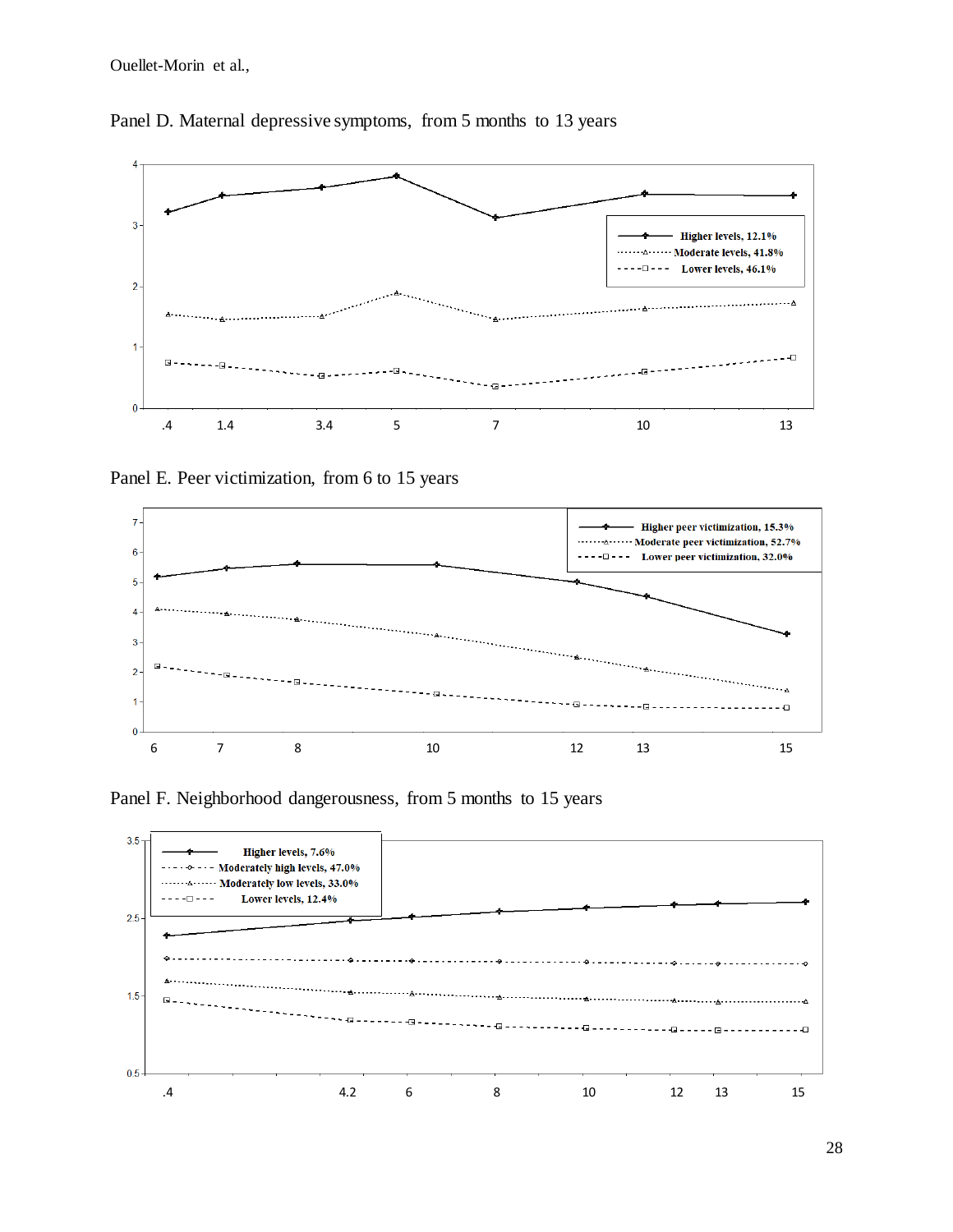

Figure 3. Distribution of the cumulative index of adversity, from infancy to adolescence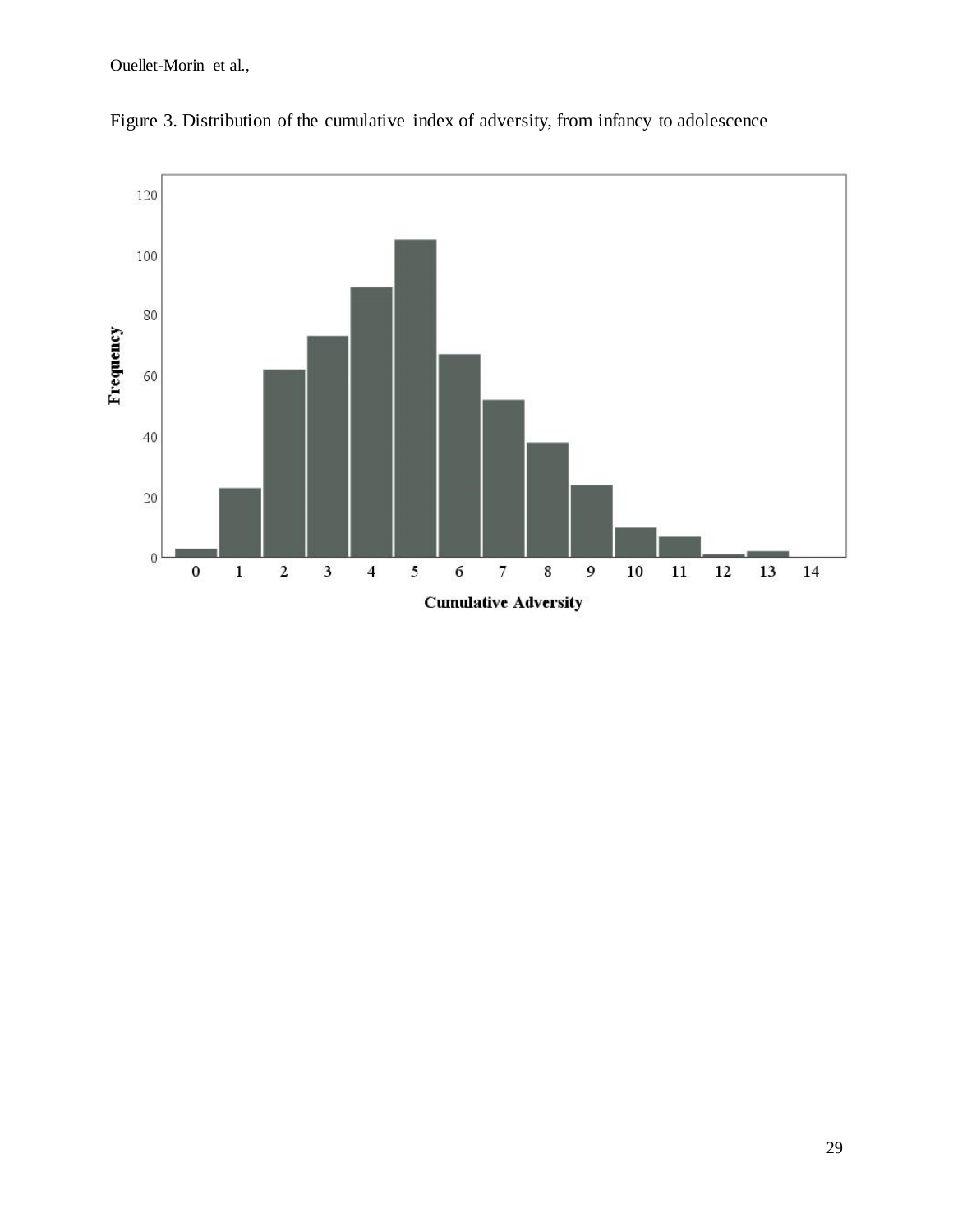

Figure 4. Association between the cumulative adversity index and HCC at 17 years of age

Notes. A standardized HCC value of 0 indicates the sample's mean HCC.

HCC = Hair cortisol concentration.

\_\_\_\_\_\_\_\_\_\_\_\_\_\_\_\_\_\_\_\_\_\_\_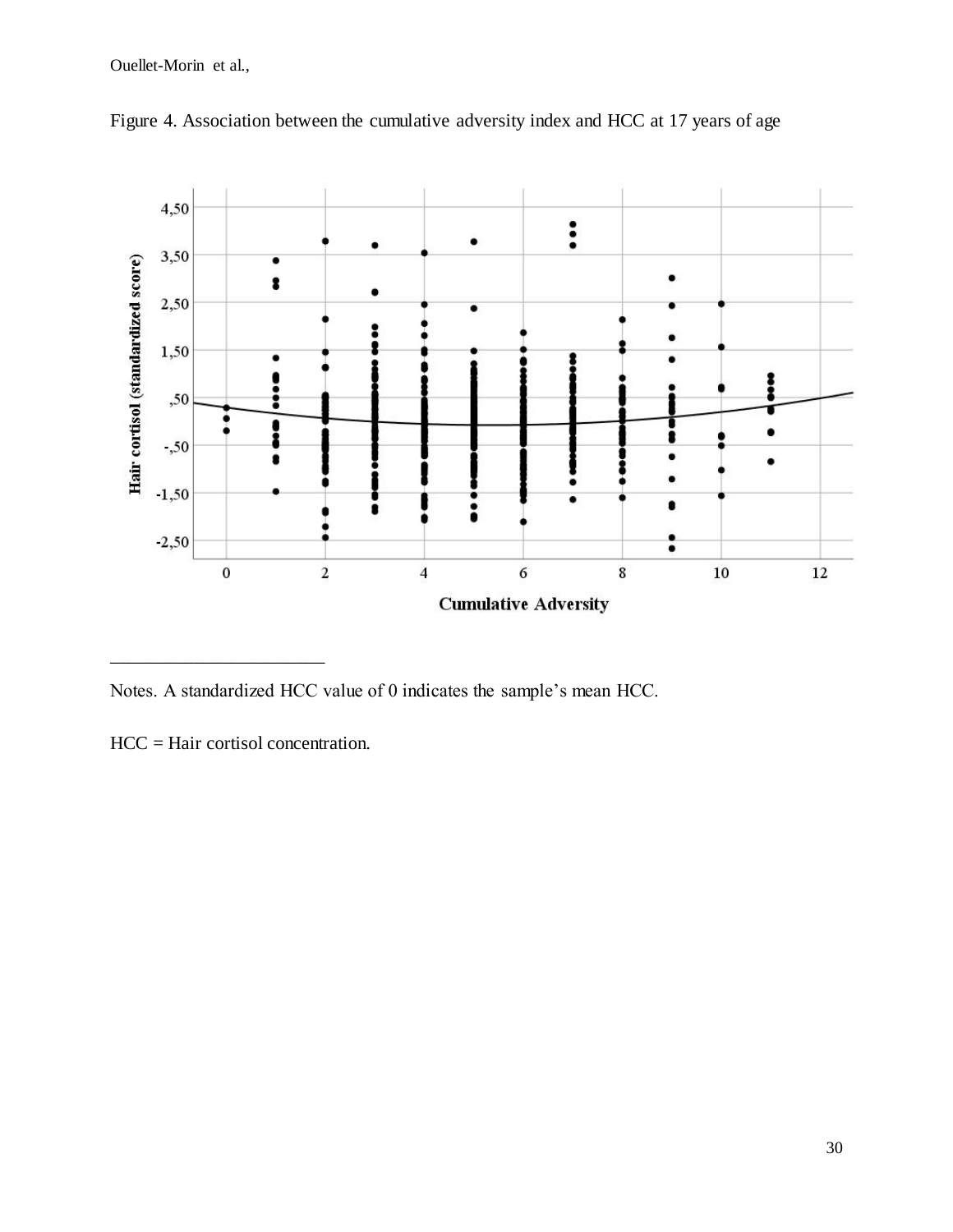#### **Online Supplement 1**

### *Socioemotional and behavioral potential confounders*

We investigated whether emotional and behavioral individual characteristics were uniquely associated with the cumulative adversity index. This was to done to identify which ones ought to be statistically accounted for to ensure that the estimation of the magnitude between adversity and HCC levels is not affected by these factors. The following socioemotional and behavioral characteristics were investigated: hyperactivity-impulsivity (3 items; e.g., *could not sit still*), physical aggression (3 items; e.g., *got into a fight*), anxiety (4 items; e.g., *appears fearful/nervous*), social withdrawal (3 items; e.g., *do things on his own, was rather solitary?*), inattention (4 items; e.g., *cannot concentrate*), and opposition (3 items; e.g., *was defiant or refused to comply with adults' requests or rules*). All items were rated according to a 3-point scale by different school teachers when the participating children were aged 6, 7, 8, 10 and 12 years using items derived from the Canadian National Longitudinal Study of Children and Youth (Canada, 1996), which incorporates items from the Child Behaviour Checklist (Achenbach, 1991), the Ontario Child Health Study scales (Offord, Boyle, & Racine, 1989) and the Preschool Behaviour Questionnaire (Tremblay, Desmarais-Gervais, Gagnon, & Charlebois, 1987). The data related to each behavior were summarized using growth mixture models, as done previously in this cohort (Ouellet-Morin et al., in press; Vergunst et al., 2018), for which the 3-group models fitted best the data.

#### References

Achenbach, T. M. (1991). Integrative guide for the 1991 CBCL/4–18, YSR, and TRF profiles. Burlington, VT: University of Vermont, Department of Psychiatry.

Canada, S. (1996). National longitudinal survey of children and youth: overview of survey instruments for 1994–1995. Data collection cycle 1. Ottawa: Government of Canada.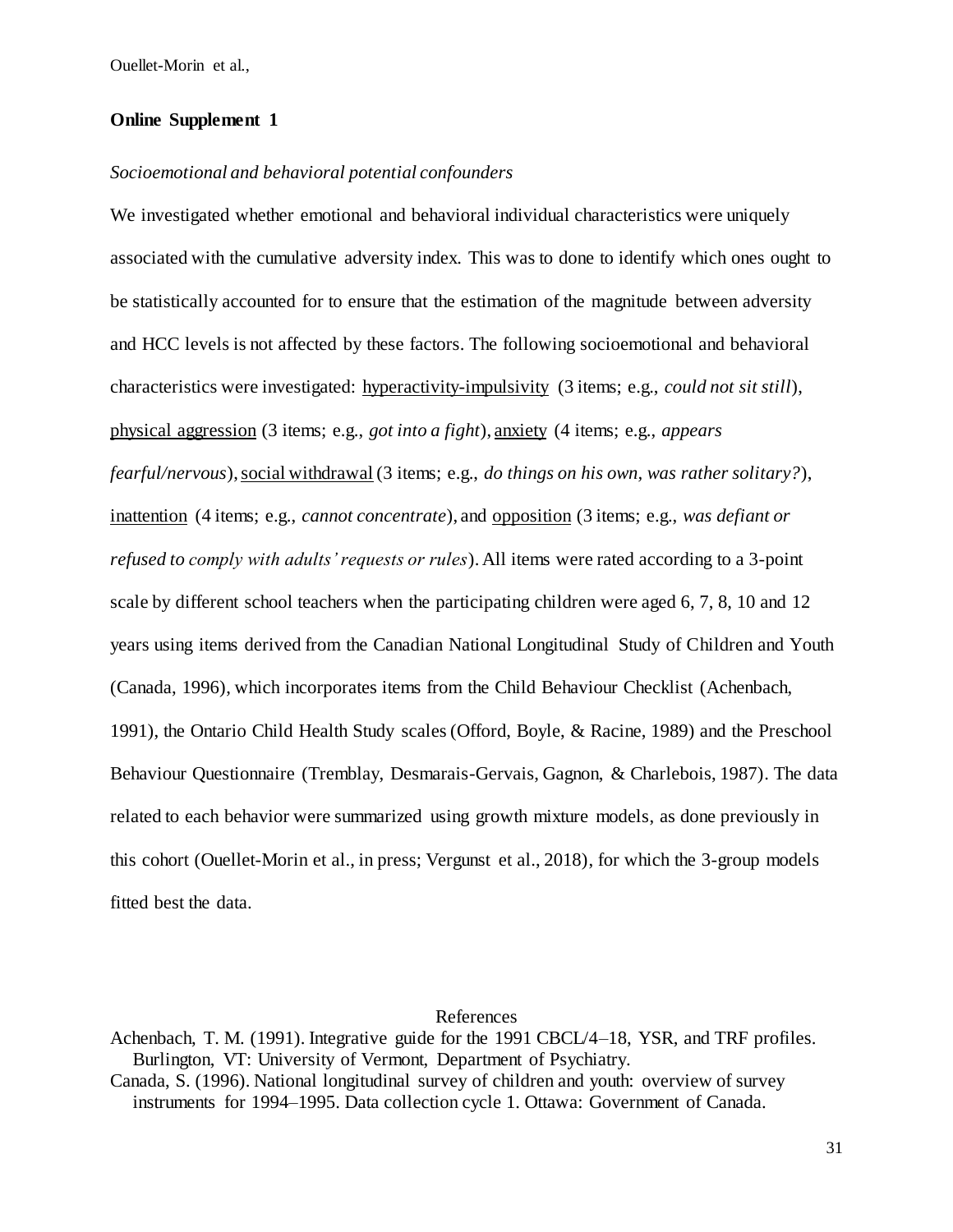- Offord, D. R., Boyle, M. H., & Racine, Y. (1989). Ontario Child Health Study: correlates of disorder. Journal of the American Academy of Child and Adolescent Psychiatry 28, 856–860.
- Ouellet-Morin, I., Cantave, C., Paquin, S., Geoffroy, M.-C., Brendgen, M., Vitaro, F., Tremblay, R. E., Boivin, M., Lupien, S., & Côté, S. (in press). Associations between developmental trajectories of peer victimization, hair cortisol and depressive symptoms: a longitudinal study. J Child Psychol Psychiatry.
- Tremblay, R. R., Desmarais-Gervais, L., Gagnon, C., & Charlebois, P. (1987). The preschool behaviour questionnaire: stability of its factor structure between cultures, sexes, ages and socioeconomic classes. International Journal of Behavioral Development 10, 467–484.
- Vergunst, F., Tremblay, R. E., Galera, C., Nagin, D., Vitaro, F., Boivin, M., & Cote, S. M. (2018). Multi-rater developmental trajectories of hyperactivity-impulsivity and inattention symptoms from 1.5 to 17 years: a population-based birth cohort study. Eur Child Adolesc Psychiatry 28, 973–983.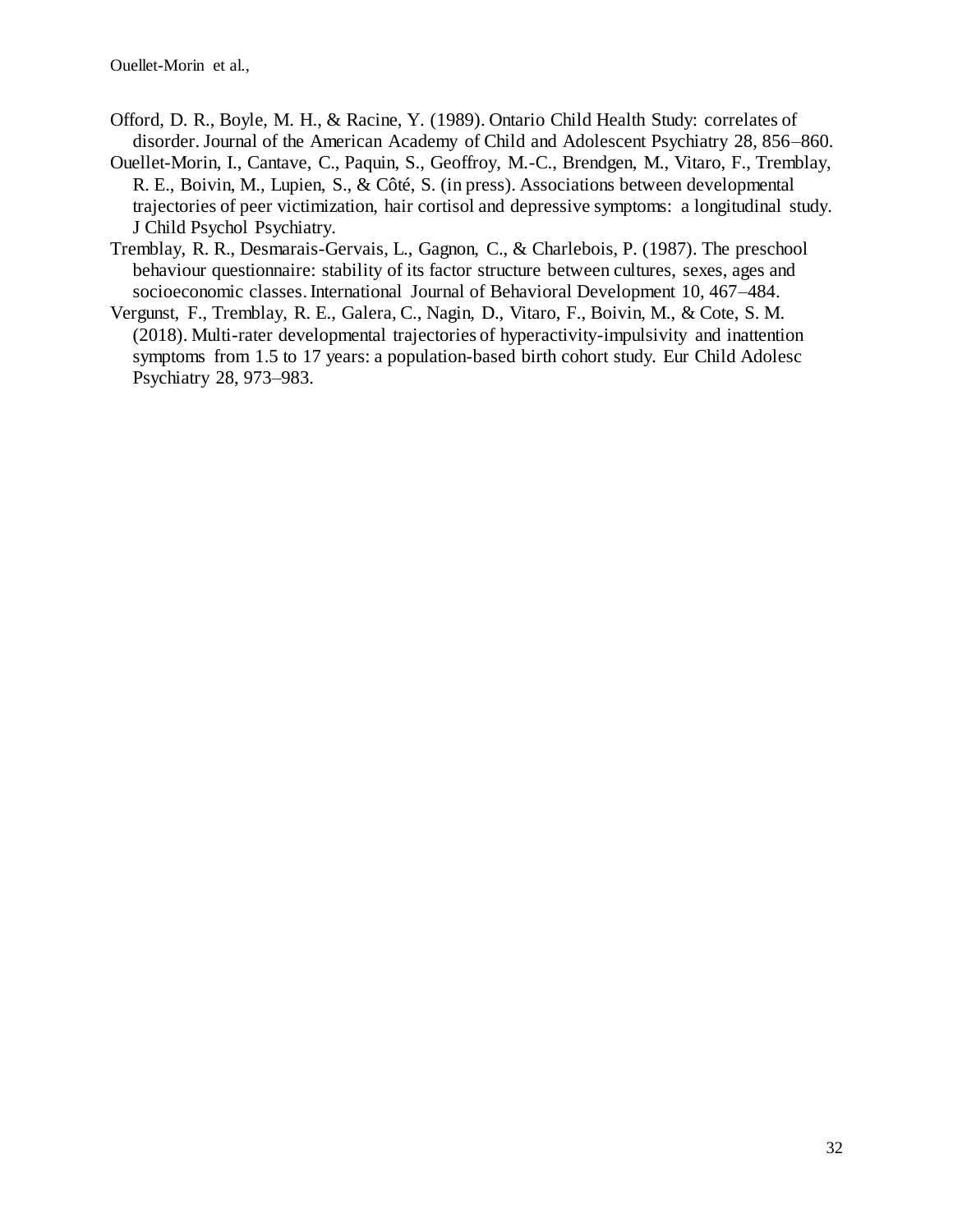Supplementary Table 1. Sex-moderation effects of the associations between HCC and the cumulative and each indicator of adversity, according to linear and non-linear models unadjusted and adjusted for individual confounders

|                                 | <b>Unadjusted Models</b>                  |                                                  | <b>Adjusted Model</b>                     |                                                  |
|---------------------------------|-------------------------------------------|--------------------------------------------------|-------------------------------------------|--------------------------------------------------|
| <b>Risk factors</b>             | Sex-moderation<br>Linear effects<br>B(SE) | Sex-moderation<br>Non-linear<br>effects<br>B(SE) | Sex-moderation<br>Linear effects<br>B(SE) | Sex-moderation<br>Non-linear<br>effects<br>B(SE) |
| <b>Cumulative index</b>         | $-03(0.04)$                               | $-.001(.003)$                                    | $-.03(.04)$                               | $-.002(.003)$                                    |
| <b>Each adversity</b>           |                                           |                                                  |                                           |                                                  |
| indicator                       |                                           |                                                  |                                           |                                                  |
| Young motherhood                | $-.22(.24)$                               |                                                  | $-.24(.24)$                               |                                                  |
| Single motherhood               | .16(.30)                                  |                                                  | .15(.30)                                  | ---                                              |
| <b>SES</b>                      | $-.04(.12)$                               | .26(.19)                                         | $-1.04$ (.74)                             | .25(.19)                                         |
| Maternal alcohol use            | .09(.11)                                  | $ -$                                             | $-.08(.11)$                               |                                                  |
| Hostile-reactive<br>parenting   | $-.28(.14)*$                              | $-.07(.19)$                                      | $-.06(.75)$                               | $-.06(.20)$                                      |
| Maternal depressive<br>symptoms | .17(.13)                                  | .07(.21)                                         | $-.10(.78)$                               | .07(.21)                                         |
| Peer victimization              | .06(.14)                                  | $-.46(.19)*$                                     | $1.84$ $(.74)*$                           | $-.47(.19)*$                                     |
| Neighborhood<br>dangerousness   | $-.03(.21)$                               | $-.33(.25)$                                      | 1.33(0.93)                                | $-.37(.25)$                                      |

Notes. HCC = Hair cortisol concentration;  $B =$  Unstandardized Beta;  $SE =$  Standard Error.  $* = p$ < .05. Data compiled from the final master file of the Quebec Longitudinal Study of Child Development (1998–2018), ©Gouvernement du Québec, Institut de la statistique du Québec.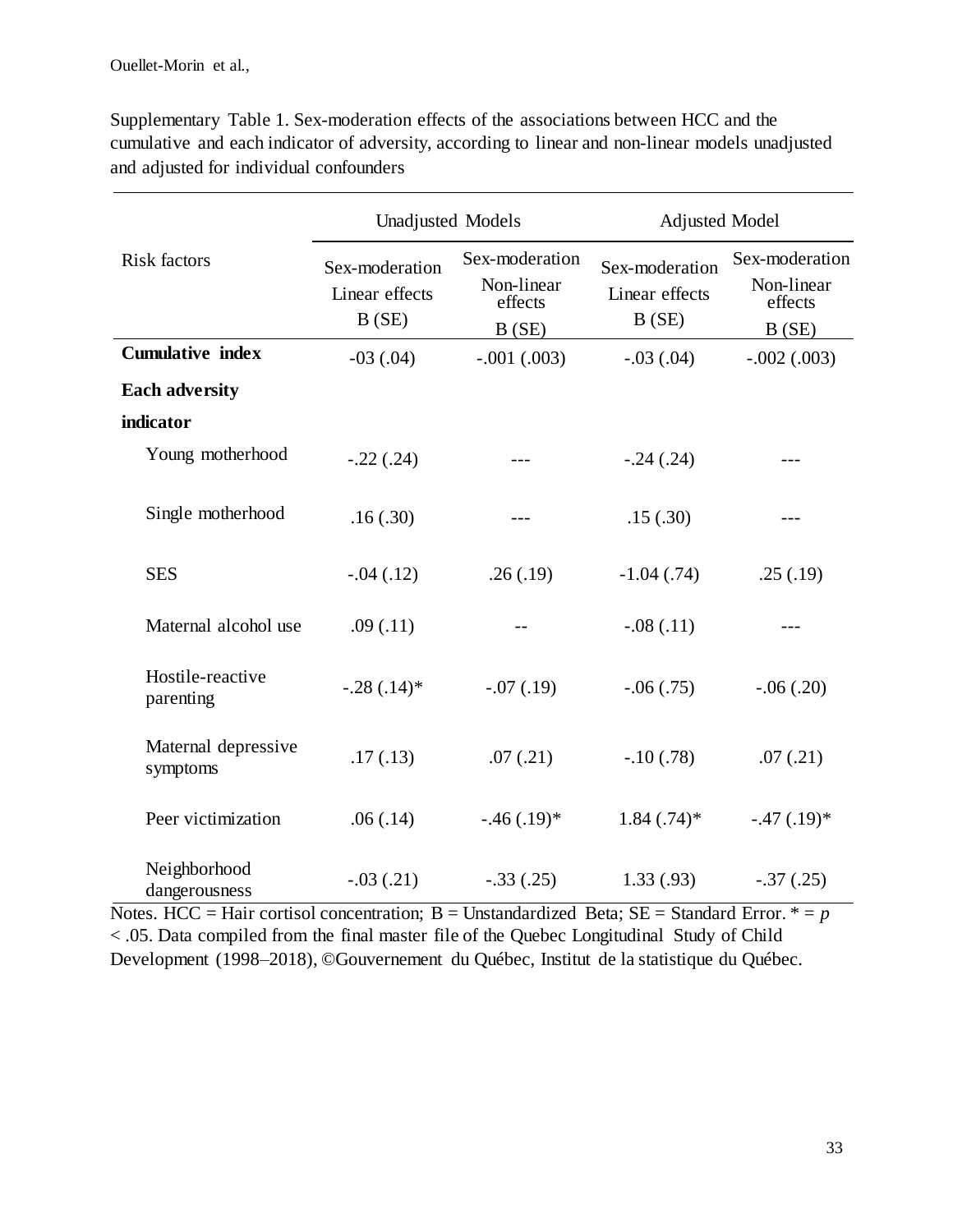# **References**

- Anda, R.F., Felitti, V.J., Bremner, J.D., Walker, J.D., Whitfield, Ch., Perry, B.D., Dube, Sh.R., Giles, W.H., 2006. The enduring effects of abuse and related adverse experiences in childhood. Eur Arch Psychiatry Clin Neurosci 256, 174–186.
- Arseneault, L., 2018. Annual Research Review: The persistent and pervasive impact of being bullied in childhood and adolescence: implications for policy and practice. J Child Psychol Psychiatry 59, 405-421.
- Bernard, K., Frost, A., Bennett, C.B., Lindhiem, O., 2017. Maltreatment and diurnal cortisol regulation: A meta-analysis. Psychoneuroendocrinology 78, 57–67.
- Bosch, N.M., Riese, H., Reijneveld, S.A., Bakker, M.P., Verhulst, F.C., Ormel, J., Oldehinkel, A.J., 2012. Timing matters: Long term effects of adversities from prenatal period up to adolescence on adolescents' cortisol stress response. The TRAILS study. Psychoneuroendocrinology 37, 1439–1447.
- Boyce, W.T., Ellis, B.J., 2005. Biological sensitivity to context: I. An evolutionary– developmental theory of the origins and functions of stress reactivity. Development and psychopathology 17, 271–301.
- Braig, S., Stalder, T., Kirschbaum, C., Rothenbacher, D., Genuneit, J., 2019. The association of potential stressors with hair steroids in parents with small children: The Ulm SPATZ health study. Psychoneuroendocrinology 102, 37–43.
- Bryson, H.E., Goldfeld, S., Price, A.M.H., Mensah, F., 2018. Hair cortisol as a measure of the stress response to social adversity in young children. Developmental Psychobiology 61, 525-542.
- Bunea, I.M., Szentágotai-Tătar, A., Miu, A.C., 2017. Early-life adversity and cortisol response to social stress: a meta-analysis. Transl Psychiatry 7, 1274.
- Danese, A., McEwen, B.S., 2012. Adverse childhood experiences, allostasis, allostatic load, and age-related disease. Physiology & behavior 106, 29–39.
- De Bellis, M.D., Keshavan, M.S., 2003. Sex differences in brain maturation in maltreatmentrelated pediatric posttraumatic stress disorder. Neuroscience & Biobehavioral Reviews, Brain Development, Sex Differences and Stress: Implications for Psychopathology 27, 103–117.
- Del Giudice, M., Ellis, B.J., Shirtcliff, E.A., 2011. The Adaptive Calibration Model of stress responsivity. Neuroscience & Biobehavioral Reviews, Resilience and Adaptive Aspects of Stress in Neurobehavioural Development 35, 1562–1592.
- Doom, J.R., Cicchetti, D., Rogosch, F.A., Dackis, M.N., 2013. Child maltreatment and gender interactions as predictors of differential neuroendocrine profiles. Psychoneuroendocrinology 38, 1442–1454.
- Fogelman, N., Canli, T., 2018. Early life stress and cortisol: A meta-analysis. Hormones and Behavior 98, 63–76. https://doi.org/10.1016/j.yhbeh.2017.12.014
- Fuchs, A., Jaite, C., Neukel, C., Dittrich, K., Bertsch, K., Kluczniok, D., Möhler, E., Attar, C.H., Brunner, R., Bödeker, K., Resch, F., Bermpohl, F., Kaess, M., 2018. Link between children's hair cortisol and psychopathology or quality of life moderated by childhood adversity risk. Psychoneuroendocrinology 90, 52–60.
- Gerber, M., Endes, K., Brand, S., Herrmann, C., Colledge, F., Donath, L., Faude, O., Pühse, U., Hanssen, H., Zahner, L., 2017. In 6- to 8-year-old children, hair cortisol is associated with body mass index and somatic complaints, but not with stress, health-related quality of life,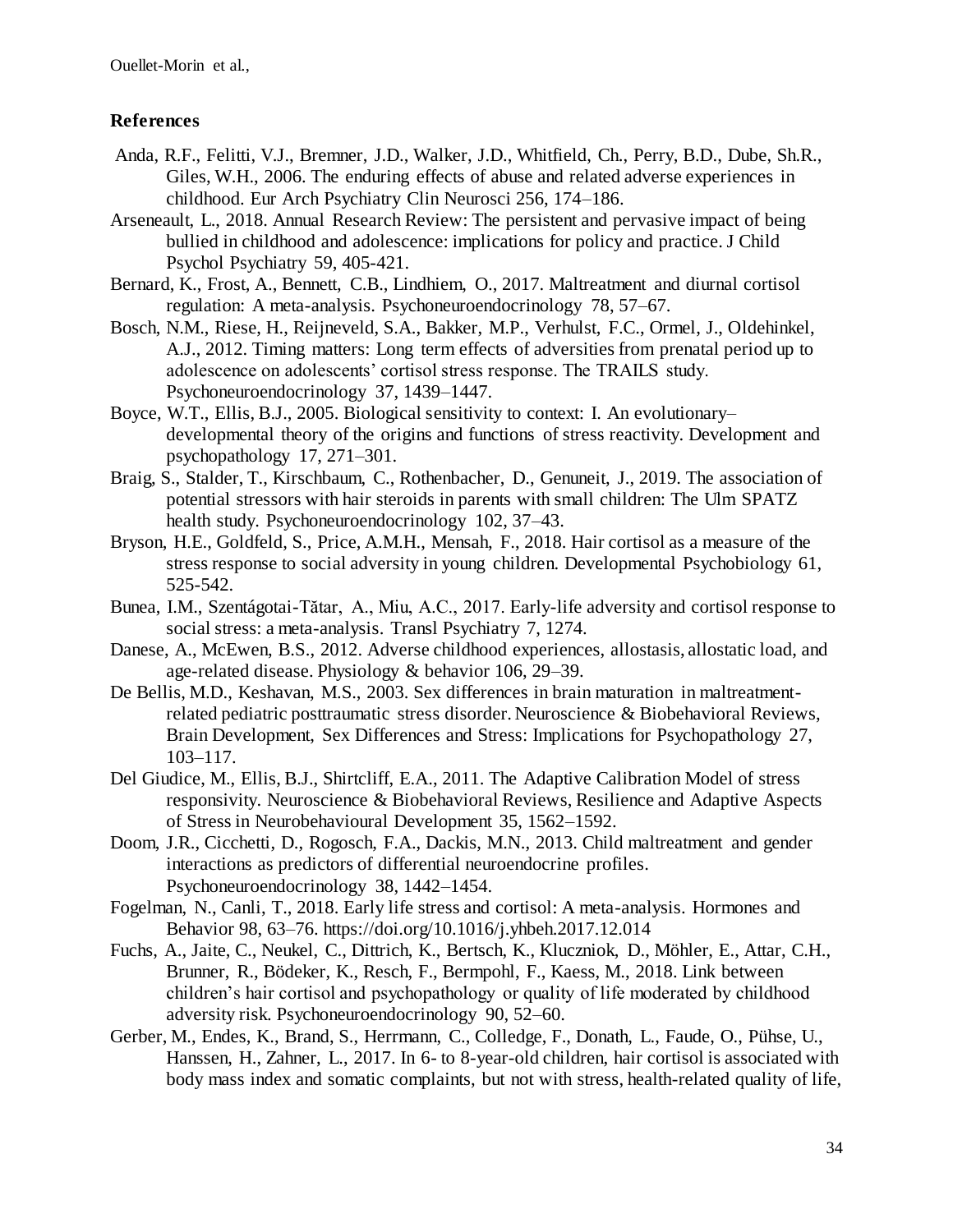blood pressure, retinal vessel diameters, and cardiorespiratory fitness. Psychoneuroendocrinology 76, 1–10.

- Gunnar, M.R., 2020. Early adversity, stress, and neurobehavioral development. Development and Psychopathology 32, 1555-1562.
- Gunnar, M.R., Frenn, K., Wewerka, S.S., Van Ryzin, M.J., 2009. Moderate versus severe early life stress: associations with stress reactivity and regulation in 10-12-year-old children. Psychoneuroendocrinology 34, 62-75.
- Gray, N.A., Dhana, A., Van Der Vyver, L., Van Wyk, J., Khumalo, N.P., Stein, D.J., 2018. Determinants of hair cortisol concentration in children: A systematic review. Psychoneuroendocrinology 87, 204–214.
- Hunt, T.K., Slack, K.S., Berger, L.M., 2017. Adverse childhood experiences and behavioral problems in middle childhood. Child Abuse and Neglect 67, 391-402.
- Karlen, J., Ludvigsson, J., Frostell, A., Theodorsson, E., Faresjo, T., 2011. Cortisol in hair measured in young adults - a biomarker of major life stressors? BMC Clinical Pathology 11, 12.
- Kelly, P.A., Viding, E., Puetz, V.B., Palmer, A.L., Mechelli, A., Pingault, J.-B., Samuel, S., McCrory, E.J., 2015. Sex differences in socioemotional functioning, attentional bias, and gray matter volume in maltreated children: A multilevel investigation. Dev Psychopathol 27, 1591–1609.
- Khoury, J.E., Bosquet Enlow, M., Plamondon, A., Lyons-Ruth, K., 2019. The association between adversity and hair cortisol levels in humans: A meta-analysis. Psychoneuroendocrinology 103, 104–117.
- Kirschbaum, C., Tietze, A., Skoluda, N., Dettenborn, L., 2009. Hair as a retrospective calendar of cortisol production—Increased cortisol incorporation into hair in the third trimester of pregnancy. Psychoneuroendocrinology 34, 32–37.
- Koss, K.J., Gunnar, M.R., 2018. Annual Research Review: Early adversity, the hypothalamic– pituitary–adrenocortical axis, and child psychopathology. Journal of Child Psychology and Psychiatry 59, 327–346.
- Ladd, G.W., Kochenderfer-Ladd, B., 2002. Identifying victims of peer aggression from early to middle childhood: Analysis of cross-informant data for concordance, estimation of relational adjustment, prevalence of victimization, and characteristics of identified victims. Psychological Assessment 14, 74–96.
- Lupien, S.J., McEwen, B.S., Gunnar, M.R., Heim, C., 2009. Effects of stress throughout the lifespan on the brain, behaviour and cognition. Nat Rev Neurosci 10, 434–445.
- Mayer, S.E., Lopez-Duran, N.L., Sen, S., Abelson, J.L., 2018. Chronic stress, hair cortisol and depression: A prospective and longitudinal study of medical internship. Psychoneuroendocrinology 92, 57–65.
- McCrory, E.J., Gerin, M.I., Viding, E., 2017. Annual Research Review: Childhood maltreatment, latent vulnerability and the shift to preventative psychiatry – the contribution of functional brain imaging. Journal of Child Psychology and Psychiatry 58, 338–357.
- McEwen, B.S., Gray, J.D., Nasca, C., 2015. 60 Years of Neuroendocrinology: Redefining neuroendocrinology: stress, sex and cognitive and emotional regulation. Journal of Endocrinology 226, T67–T83.
- McLaughlin, K.A., Sheridan, M.A. (2016). Beyong cumulative risk: A dimensional approach to childhood adversity. Current Directions in Psychological Science 25, 239-245.
- Miller, G.E., Chen, E., Zhou, E.S., 2007. If it goes up, must it come down? Chronic stress and the hypothalamic-pituitary-adrenocortical axis in humans. Psychological Bulletin 133, 25–45.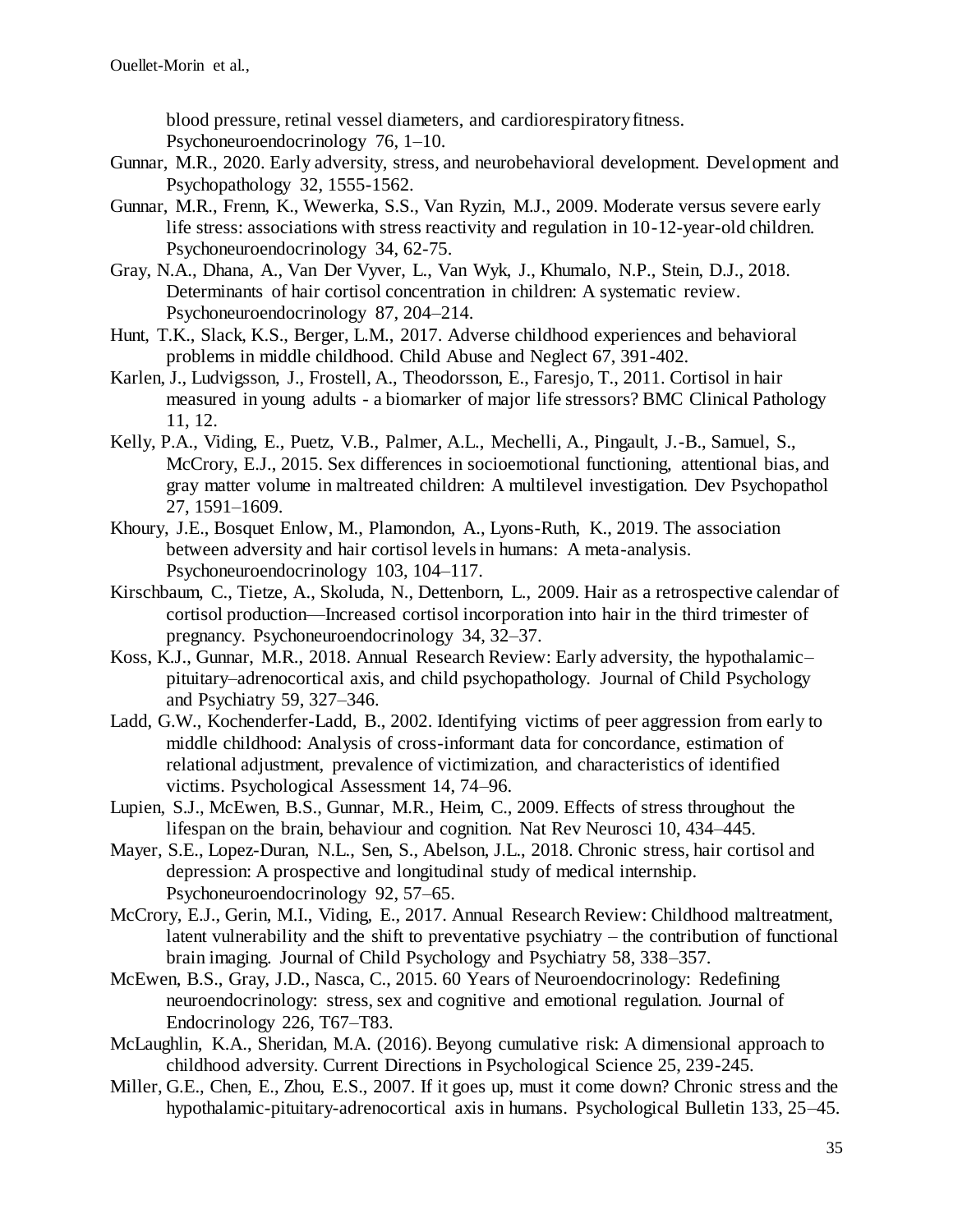- Moffitt, T.E., E-Risk Study Team, 2002. Teen-aged mothers in contemporary Britain. Journal of Child Psychology and Psychiatry 43, 727–742. https://doi.org/10.1111/1469-7610.00082
- Negriff, S., Saxbe, D.E., Trickett, P.K., 2015. Childhood maltreatment, pubertal development, HPA axis functioning, and psychosocial outcomes: An integrative biopsychosocial model. Developmental Psychobiology 57, 984–993.
- O'Brien, K.M., Tronick, E.Z., Moore, C.L., 2013. Relationship between Hair Cortisol and Perceived Chronic Stress in a Diverse Sample. Stress and Health 29, 337–344.
- Oh, D.L., Jerman, P., Silvério Marques, S., Koita, K., Purewal Boparai, S.K., Burke Harris, N., Bucci, M., 2018. Systematic review of pediatric health outcomes associated with childhood adversity. BMC Pediatr 18, 83.
- Ouellet‐Morin, I., Cantave, C., Paquin, S., Geoffroy, M.-C., Brendgen, M., Vitaro, F., Tremblay, R., Boivin, M., Lupien, S., Côté, S., 2020. Associations between developmental trajectories of peer victimization, hair cortisol, and depressive symptoms: a longitudinal study. Journal of Child Psychology and Psychiatryhttps://doi.org/10.1111/jcpp.13228
- Ouellet-Morin, I., Laurin, M., Robitaille, M.-P., Brendgen, M., Lupien, S.J., Boivin, M., Vitaro, F., 2016. Validation of an adapted procedure to collect hair for cortisol determination in adolescents. Psychoneuroendocrinology 70, 58–62.
- Ouellet-Morin, I., Robitaille, M.-P., Langevin, S., Cantave, C., Brendgen, M., Lupien, S.J., 2018. Enduring effect of childhood maltreatment on cortisol and heart rate responses to stress: The moderating role of severity of experiences. Development and Psychopathology 1–12.
- Parker, K.J., Buckmaster, C.L., Hyde, S.A., Schatzberg, A.F., Lyons, D.M., 2019. Nonlinear relationship between early life stress exposure and subsequent resilience in monkeys. Science Report 9, 16232.
- Parker, K.J., Buckmaster, C.L., Schatzberg, A.F., Lyons, D.M., 2004. Prospective investigation of stress inoculation in young monkeys. Archives of General Psychiatry 61, 933–941.
- Prado-Gascó, V., Barrera, U. de la, Sancho-Castillo, S., Rubia-Ortí, J.E. de la, Montoya-Castilla, I., 2019. Perceived stress and reference ranges of hair cortisol in healthy adolescents. Plos One 14, e0214856.
- Radloff, L.S., 1977. The CES-D Scale: A Self-Report Depression Scale for Research in the General Population. Applied Psychological Measurement 1, 385–401.
- Rippe, R.C.A., Noppe, G., Windhorst, D.A., Tiemeier, H., van Rossum, E.F.C., Jaddoe, V.W.V., Verhulst, F.C., Bakermans-Kranenburg, M.J., van IJzendoorn, M.H., van den Akker, E.L.T., 2016. Splitting hair for cortisol? Associations of socio-economic status, ethnicity, hair color, gender and other child characteristics with hair cortisol and cortisone. Psychoneuroendocrinology 66, 56–64.
- Russell, E., Koren, G., Rieder, M., Van Uum, S., 2012. Hair cortisol as a biological marker of chronic stress: Current status, future directions and unanswered questions. Psychoneuroendocrinology 37, 589–601.
- Seery, M.D., Holman, E.A., Silver, R.C., 2010. Whatever does not kill us: cumulative lifetime adversity, vulnerability, and resilience. Journal of Personality and Social Psychology 99, 1025-1041.
- Shaw, D.S., Shelleby, E.C., 2014. Early-starting conduct problems: intersection of conduct problems and poverty. Annu Rev Clin Psychol 10, 503-528.
- Shirtcliff, E.A., Allison, A.L., Armstrong, J.M., Slattery, M.J., Kalin, N.H., Essex, M.J., 2012. Longitudinal stability and developmental properties of salivary cortisol levels and circadian rhythms from childhood to adolescence. Dev. Psychobiol. 54, 493–502.